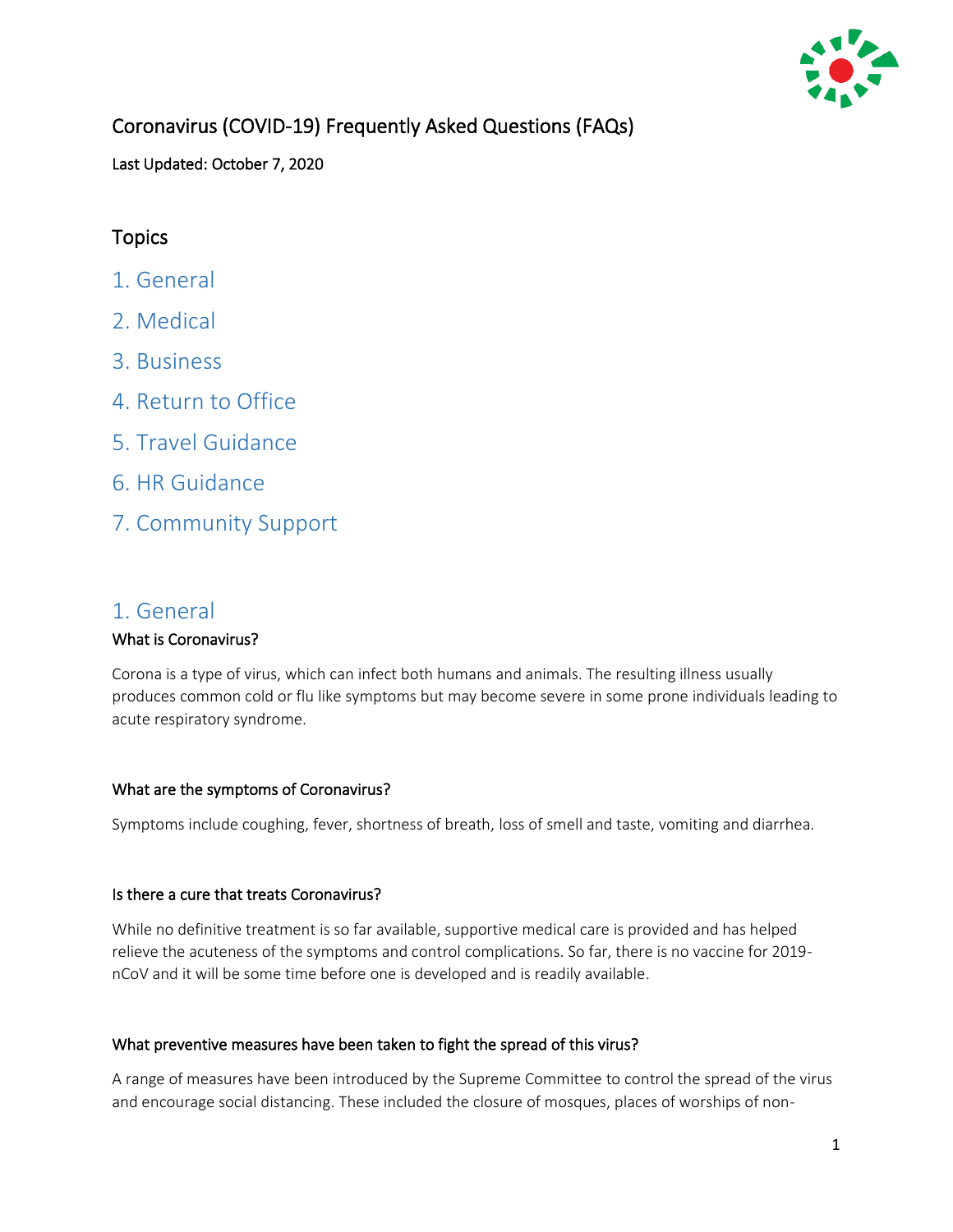

Muslims, all tourist sites, stores in commercial complexes except for shops providing food, clinics, pharmacies and optical outlets, sports and cultural clubs as well as banning all events, conferences and mass gatherings.

Airports have now reopened, having been closed for six months for scheduled flights. Any new arrivals coming into the country and planning to stay in the country beyond a week are subject to 14 days quarantine and wear a tagging wristband.

People who have had close contact with someone who is confirmed to have, or is being evaluated for COVID-19 infection or suffering from fever, cough or flu like symptoms within 14 days of their arrivals, must be isolated and referred to the nearest MOH hospital.

# What is PDO doing to combat the virus?

PDO sets its overall approach according to the guidance from the Supreme Committee and the Ministry of Health (MOH). The Company formed a COVID-19 Response Committee in late February which meets regularly via conference call and is chaired by the Asset Director. Outcomes are reported regularly to the MDC and the Board.

The committee includes representatives from Medical (MCC), People (PD), MSEM, Assets, Project Engineering, External Affairs (EVD), Infrastructure (UID including Corporate Security & Emergency Management, Logistics and Real Estate). It has introduced a range of measures including home working for many, a staff education programme, an established quarantine process, transport arrangements for Interior rotation staff, a detailed business continuity plan and Community support initiatives.

There are also Return to the Office and Business Continuity sub-committees chaired by MDC members. Another team in C&P is closely monitoring the international supply chain and spare parts to minimise disruption to our operations.

# Where can I find the latest information and updates from PDO?

All new updates are communicated to staff via e-mail and on occasions SMS. These are also made available on a dedicated [Coronavirus site](https://www.pdo.co.om/hseforcontractors/Pages/awareness.aspx) which can be accessed both internally and externally. The site also includes medical and hygiene guidance, home quarantine instructions, Frequently Asked Questions (FAQs), and important telephone numbers. The site is updated regularly with the latest information and news as it become available.

Additional information is available by contacting the MOH Call Centre on 24441999 and following news released by the Ministry of Health and the Supreme Committee to print and broadcast media.

# Who can I contact if I have any questions?

If you have questions then in the first instance you should contact your supervisor, local Medical Team, Corporate HSE Advisor or Contract Manager in the field, dependent on the nature of the question. You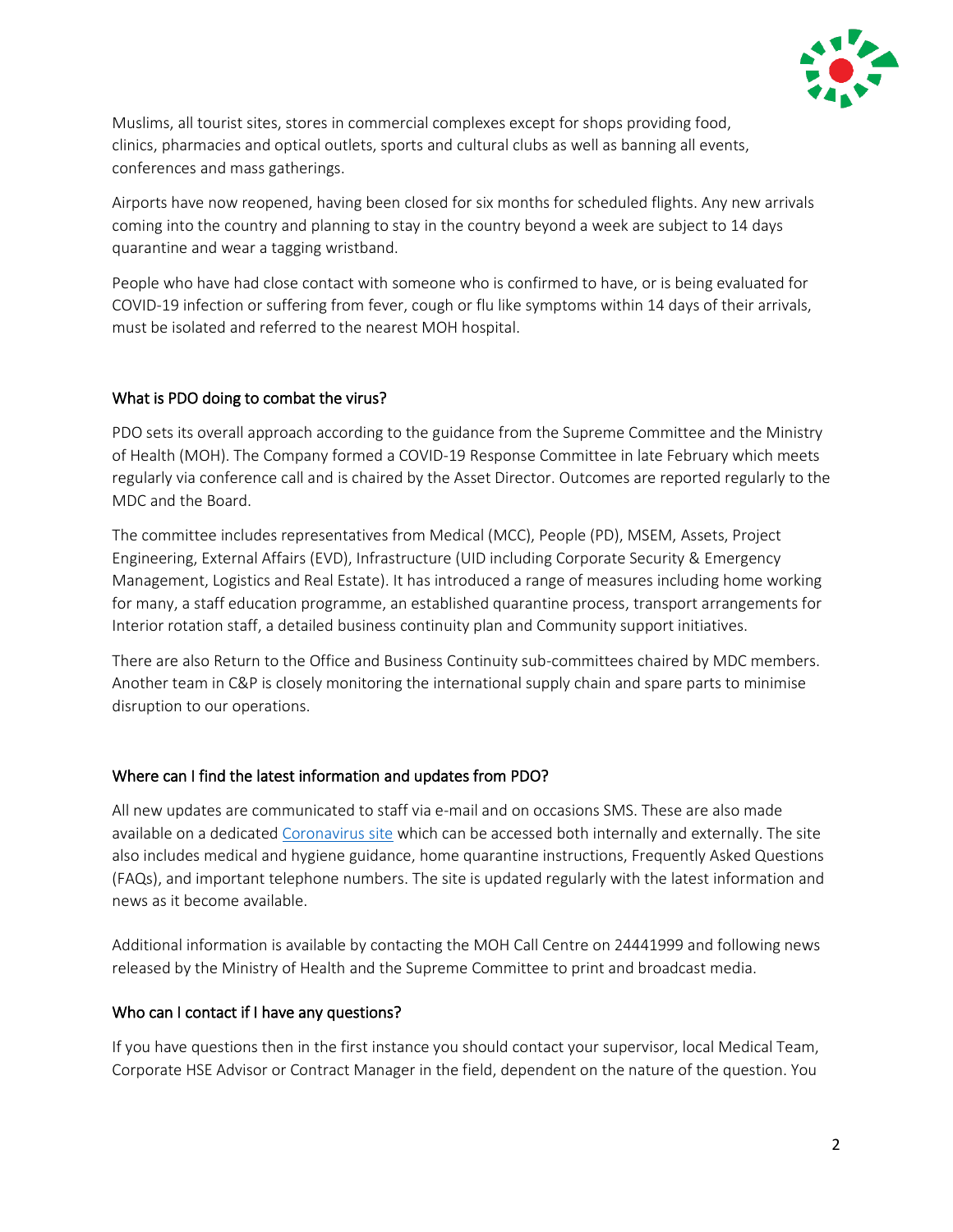

can also send in your queries by clicking on the "Ask Your Question" tab under "Quick Links" in the Coronavirus Site or by e-mailing[: CombatCOVID19@pdo.co.om](mailto:CombatCOVID19@pdo.co.om)

# <span id="page-2-0"></span>2. Medical

# What can be done to protect ourselves from Coronavirus?

The following procedures can be applied to reduce the risk of and prevent Coronavirus infection:

- Avoid direct contact with animals (alive or dead)
- Avoid direct contact with anyone with symptoms of a cold or respiratory infection
- Cover nose and mouth when sneezing or coughing with tissue or flexed elbow
- Regularly wash your hands with soap and water or use alcohol-based hand sanitiser
- Avoid hand shakes
- Avoid consumption of raw or under-cooked animal products, including milk and meat. Make sure that animal products are well cooked before consumption
- Avoid touching your nose and mouth with unwashed hands
- Avoid crowded areas
- Postpone un-essential travel
- Respiratory masks type N95 are recommended for exposed healthcare workers and individuals in close contact with confirmed or suspected cases
- Wear face masks in public places
- If symptomatic, stop performing work duties immediately and contact nearest health care facility and do not resume duties until cleared by the PDO medical team.

# What should I do if I feel unwell?

If you have come into contact with someone who has COVID-19 and or are feeling unwell with any of the following symptoms (fever, cough, shortness of breath, difficulty in breathing) then you should follow the guidance set out below, dependent on your location.

In such cases you should stay at home or in your room at a PDO Interior Camp, MAF Camp or contractors in their PAC (Permanent Accommodation for Contractors) and contact your supervisor and the PDO Medical Team immediately for guidance. They can be contacted via the *Important Numbers link* on the Coronavirus site.

Quarantine facilities have been prepared at MAF, PACS as well as at several PDO Camps. All staff who meet the criteria and are based in PACs, TACs (Temporary Accommodation Camps), rigs and hoists will be quarantined at a PAC and the PDO Contract Holder will be responsible for ensuring this happens.

Staff based in other locations may be advised to remain at home for the recommended 14-day quarantine period.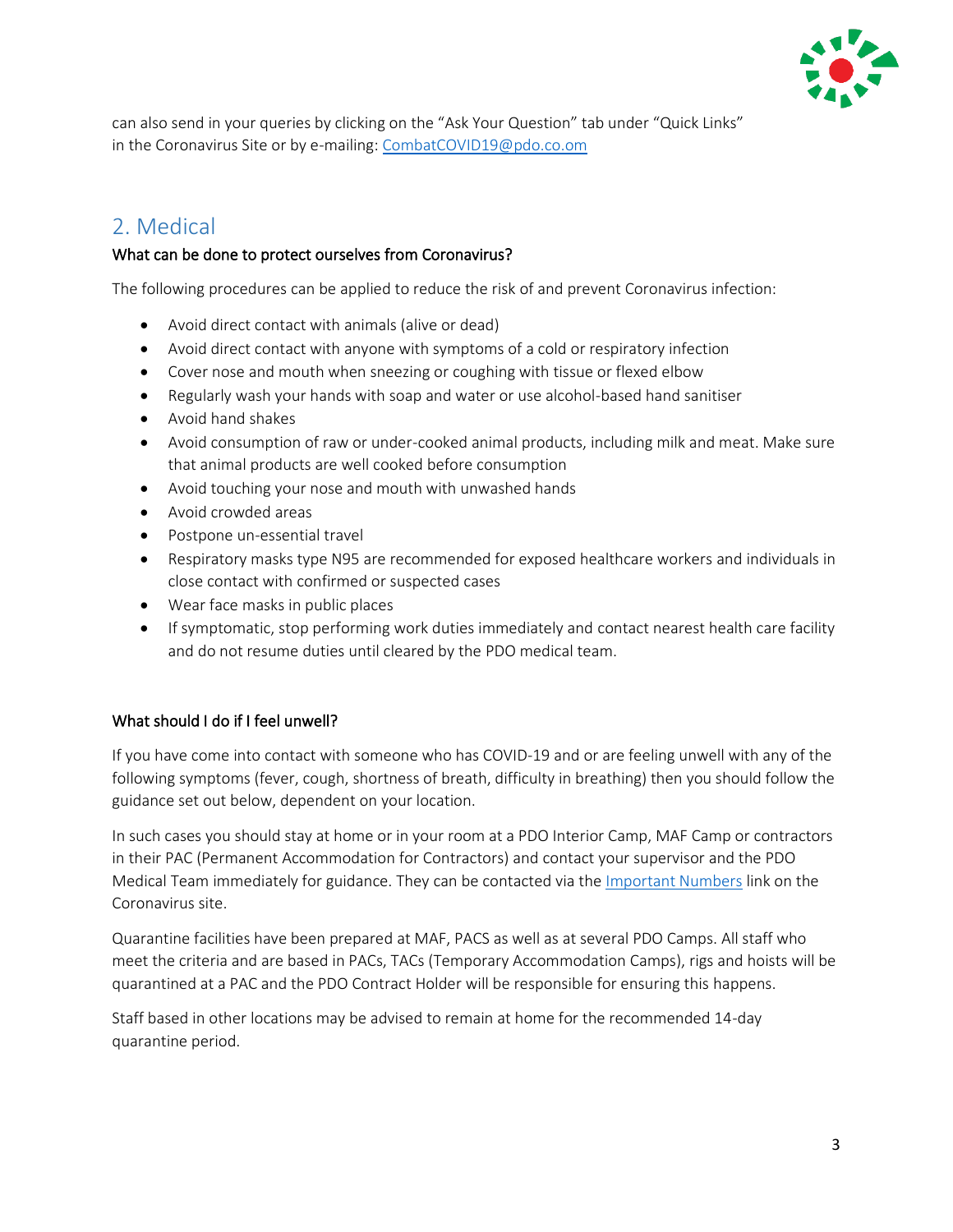

#### Where can I get medical advice from?

Anyone who is concerned about their health should call a PDO medical clinic where they will be able to get advice from the doctors, dependent on their individual circumstances. For example if someone has a weakened immune system then the Medical team will discuss their situation with them with the aim of implementing measures to best protect them against the virus whilst still allowing them to work.

As for employees working in the higher risk categories, such as those in the medical team, marine operations and bus drivers, they have been briefed and action has been taken to mitigate the risks wherever possible.

#### Can I book a COVID-19 test at a PDO Clinic?

Testing is conducted according to MoH guidance and mass testing is not possible due to limited supplies of the reagent.

If you are exhibiting any of the Coronavirus symptoms or have come in contact with someone who has tested positive, please contact the PDO Medical team so you can be assessed and guided accordingly, and contact your supervisor immediately.

Employees from outside Muscat should not come to MAF for testing. As per MoH instructions, you should report to your region in COVID-19 statistics and tracing.

#### Who can I contact if I am feeling anxious or need to talk to someone?

The COVID-19 pandemic is creating significant challenges both physically and mentally for the entire global population. It is therefore vitally important that during this period, when many are in lockdown or self-isolation, we all try to maintain our physical and mental health and well-being.

Employees, their family dependents and contractors can avail our psychosocial counseling/support through the employee assistance programme provided through external experts at Al Harub Medical Centre and the Nine Centre.

Directly contact one of these centres to arrange a secured phone or online session with a counselor:

- Al Harub Medical Centre, which provides counseling in six different languages. Please clic[k here](http://www.pdo.co.om/hseforcontractors/_layouts/xlviewer.aspx?id=/hseforcontractors/corona/Facts/Al%20Harub%20medial%20centre%20contacts.xlsx&Source=http://www.pdo.co.om/hseforcontractors/corona/Forms/AllItems.aspx?RootFolder%3D%252Fhseforcontractors%252Fcorona%252FFacts%26FolderCTID%3D0x012000DE3420C84C684342B95E341EF645A1C4&DefaultItemOpen=1&DefaultItemOpen=1) for their contacts and time schedules.
- Nine Centre, which provides counseling in Arabic and English. Telephone no.: 99019648.

#### What are the important medical numbers at PDO?

MAF Clinic: 99103766 / 24677439

PDO Medical North: 91409386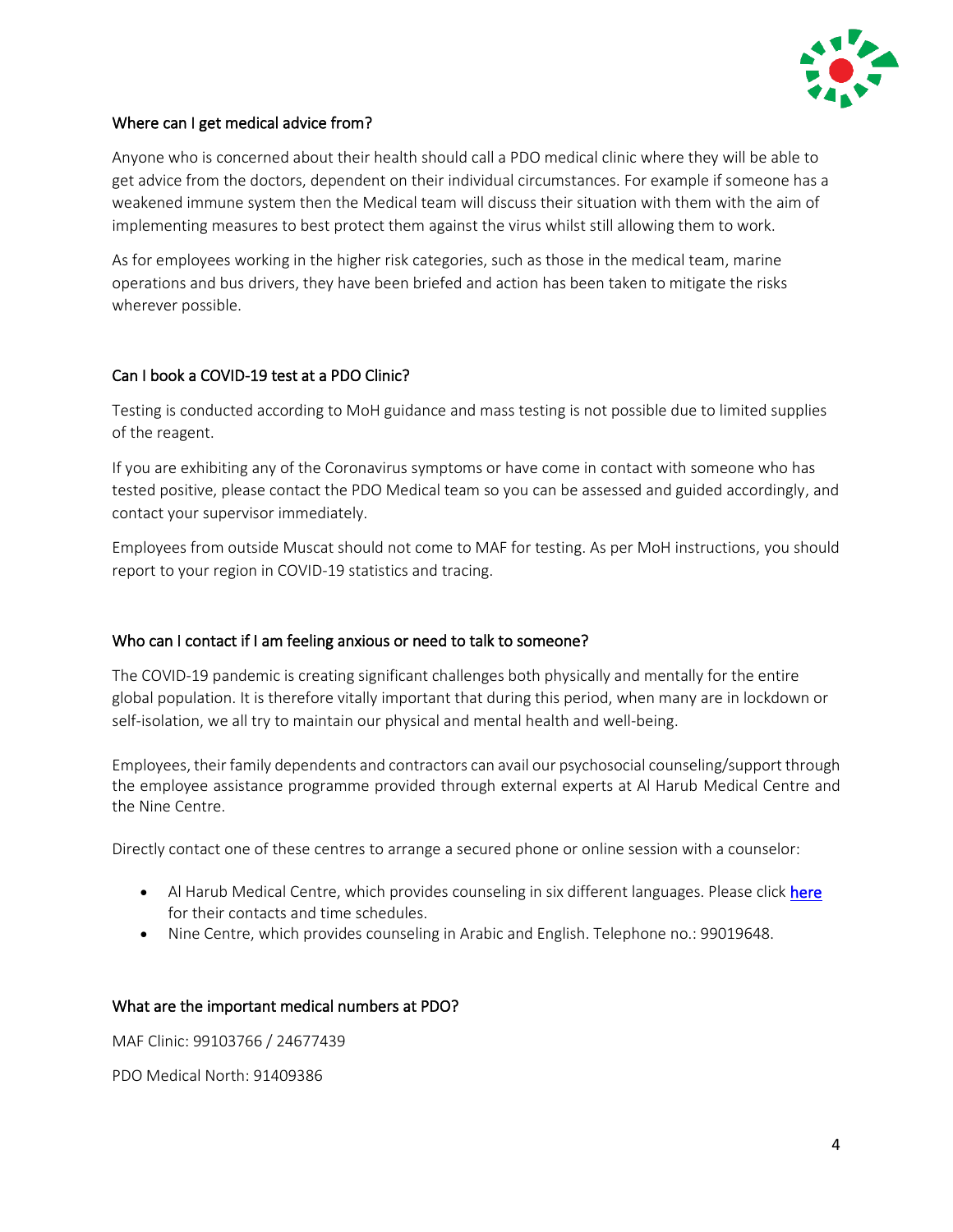

#### PDO Medical South: 91408162

Please also note the latest updates and information on COVID-19 can be found in the World Health Organisation [website.](https://www.who.int/)

# With the Supreme Committee ruling that face masks must be worn in public places, does this restrict rigorous exercise?

The PDO Medical Team advise not to wear face masks while undertaking high intensity exercise. Therefore, people may need to modify their exercise regime following the ruling by the Supreme Committee that wearing face masks is mandatory in public places. High intensity workouts should instead be conducted at home, in your private garden or room if working in the Interior rather than breaking the law on mask wearing.

Such physical exercises increase the respiratory rate and wearing a mask causes breathing resistance. Therefore, exercise involving high breathing demand and breathing resistance can cause problems such as respiratory distress, exhaustion, or fainting attacks in some people, especially those who have respiratory or heart disease.

#### For staff working in the Interior, do we have to wear a face mask at all times?

The Company received permission that face masks can be removed, and replaced with other appropriate face coverings, by staff and contractors when working for example at stations, rigs, off-station construction sites and other facilities for reasons such as they are uncomfortable, not practical or hinder work because of the heat, humidity and or dust experienced. If the appropriate coverings are unavailable, then faces can be left open to undertake practical work provided that the two metres distancing rule and hygiene guidance are followed.

Face masks are still compulsory for any task that requires working closer than two metres with a colleague. If this is not possible without a surgical face mask, then the activity should be stopped immediately and a workaround sought. This could include frequent changes of surgical masks to improve the working conditions, using other types of face covering such as balaclavas, hoods and cloth coverings that are more suited to the task or refining the work process.

Face masks are still required for all other activities e.g. travelling in a car with colleagues, bus transport, visiting offices and clinics or people living and working at the accommodation camps.

#### What is the guidance on wearing face masks in the offices at MAF?

For office working in both Interior and Coastal locations, the wearing of face masks is mandatory as you walk around the buildings and campuses and talk to colleagues. People can take off their masks when sitting alone at their desks, respecting the social distancing guidance at all times.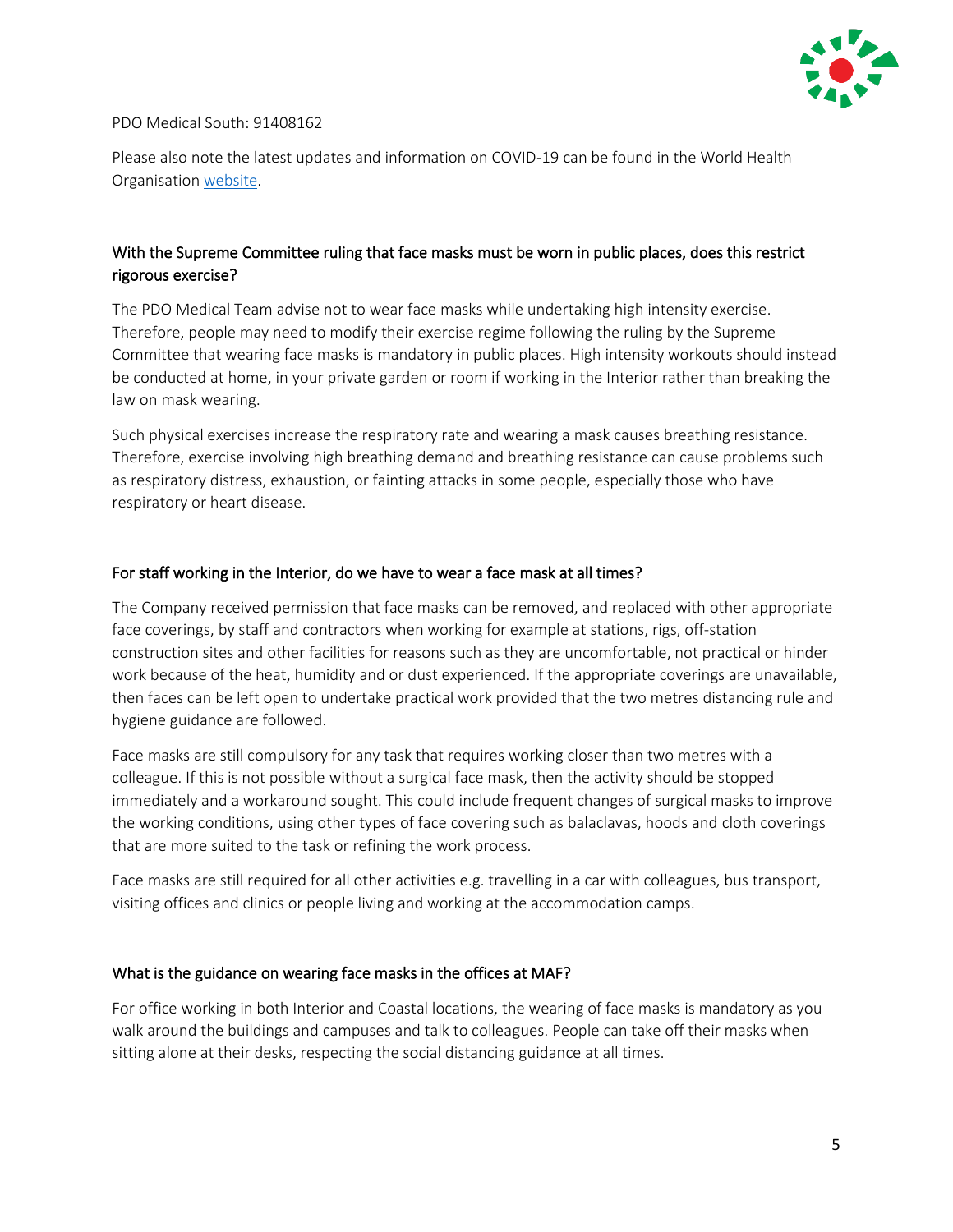

# Can we play football at PDO?

No, football remains banned across PDO due its physical nature and close contact, presenting a risk of quickly spreading the virus to a relatively large group of people. However, we appreciate and indeed encourage the wish of people to exercise so would recommend other activities such as the gyms which have reopened and taking brisk walks or participating in other sports such as table tennis, tennis, cycling or golf.

It is important to follow the sanitisation hygiene guidance in all activities including wiping down equipment before, during and after use. We continue to closely monitor guidance and regularly review which sports and recreational activities present low COVID-19 transmission risks and so are permissible.

# <span id="page-5-0"></span>3. Business

# Will the Coronavirus crisis affect PDO business?

Yes, it has and undoubtedly will continue to impact in the future. Our focus is to maintain Oil and Gas production safely within the new guidelines and production quotas and we have developed detailed Business Continuity Plans, based on different scenarios. One area of focus is protecting our supply chain and we have a team in place that has undertaken detailed analysis to review the situation, implement alternative procurement options and to mitigate the risks wherever possible. We will continue to monitor the situation closely and to revise our plans accordingly.

# How is staffing levels at the MAF offices being managed?

We have slowly managed a gradual return to the MAF offices from around 3% in April to 20% at the end of September and continue to closely monitor staffing levels. The top priority remains the health and wellbeing of our staff and contractors in managing the pandemic across our operations.

This percentage is not mandated for all business units across MAF. Rather, each Directorate is expected to decide on its staffing levels based on business needs and criticality to attend the office provided that the percentage does not exceed the 20% cap.

A total of 53 controls have been put in place incorporating a wide range of social distancing and hygiene measures to keep everyone safe when working in the office.

# What documents do I need to pass through ROP Checkpoints?

Critical PDO staff and contractors who have been identified and are required to physically attend PDO offices, facilities, and work locations have been issued with letters to facilitate their movement to and from PDO premises during these travel restrictions. These people are reminded to carry the physical letter (not electronic copy) with them as well as ID/Resident Cards, PDO/Contractor ID cards and any other required documentation at all times.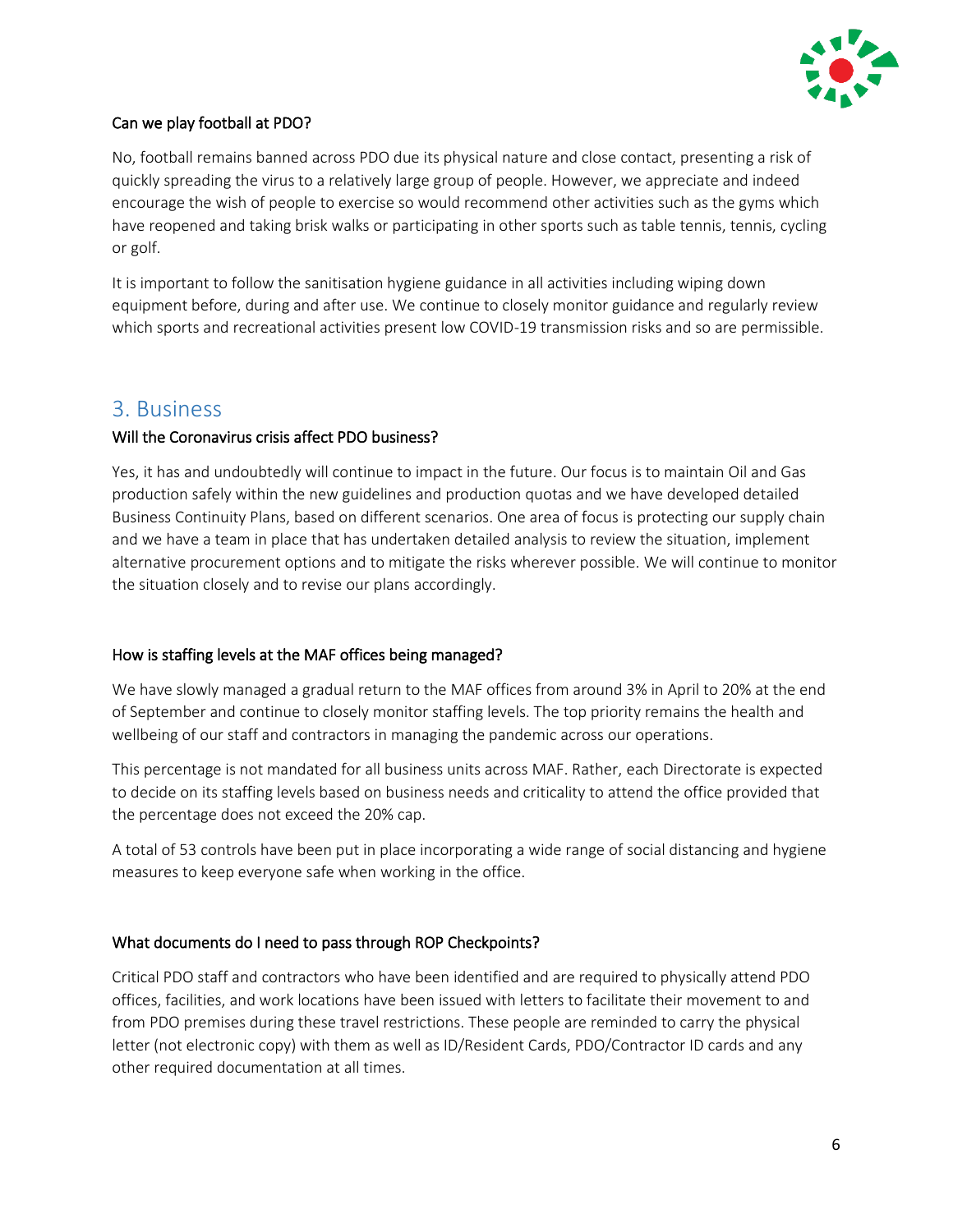

PDO employees can request Road Pass Letters by submitting an e-mail to Sulaiman Al Jahdhamy (PPR41), and providing their ID/Residence Card number and complete name as included in the passport.

#### How can I request for home access so I can work remotely?

There are now more than 7,000 staff and contractors with home access, some with PDO laptops and others with soft token to enable them to access the PDO network from their own laptop.

If you do not have home access yet or are facing issues with existing tokens, please contact the team as per the guidance below:

- **EXECT** If you are an existing "Home Access" user and experiencing technical token login issues, kindly contact the Network Operation Team (IDCO42), or if critical, visit their office located in CC Building Ground Floor, office CC081.
- **EXECT** If you are an existing "Home Access" user and experiencing connection issues on your PDO laptop, kindly contact the IT Walk-In Support Team (IDW111C), or visit their office in CC Building Ground Floor, office CC011.
- **Any "Home Access" new requests can be made through the following link: [Home Access Request.](http://sww.pdo.shell.om/sites/UID/UII/UIIOmain/Lists/Soft%20Token/Item/newifs.aspx)**

#### What advice and support can PDO provide about Ergonomics and Home Working?

PDO has provided advice about home working and best practices in a [staff message](http://portal.corp.pdo.om/Lists/PortalNews/DispForm.aspx?ID=61933) an[d presentation](http://www.pdo.co.om/hseforcontractors/corona/Home%20Working%20Guidance.pdf) that are available on the website. The guidance is designed to help you to be comfortable and to prevent back problems, neck pains and sore wrists.

For staff who wish to enhance their home working IT set-up (e.g. larger screens, improved keyboard or mouse), the Company recommends that you procure the required items from the online outlets below who are able to safely deliver these to homes:

<https://www.extra.com/en-om/computer/monitors/c/3-306> <https://oman.sharafdg.com/c/computing/monitors/> <http://gadgetsoman.com/> <https://oman.desertcart.com/>

Please note that PDO will not reimburse the cost of procuring any of these items for home use. It is also not possible to take home from PDO offices your work screen, keyboard and mouse due to issues such as asset tracking and equipment damage not covered by warranty as well as ensuring the correct handling of these items.

The Company has also approached Fahmy, its furniture supply chain partners, to provide desks and chairs using Corporate Rates to support employees whilst they continue to work from home. For further details please clic[k here.](http://www.pdo.co.om/hseforcontractors/Lists/NewsList/DispForm.aspx?ID=42)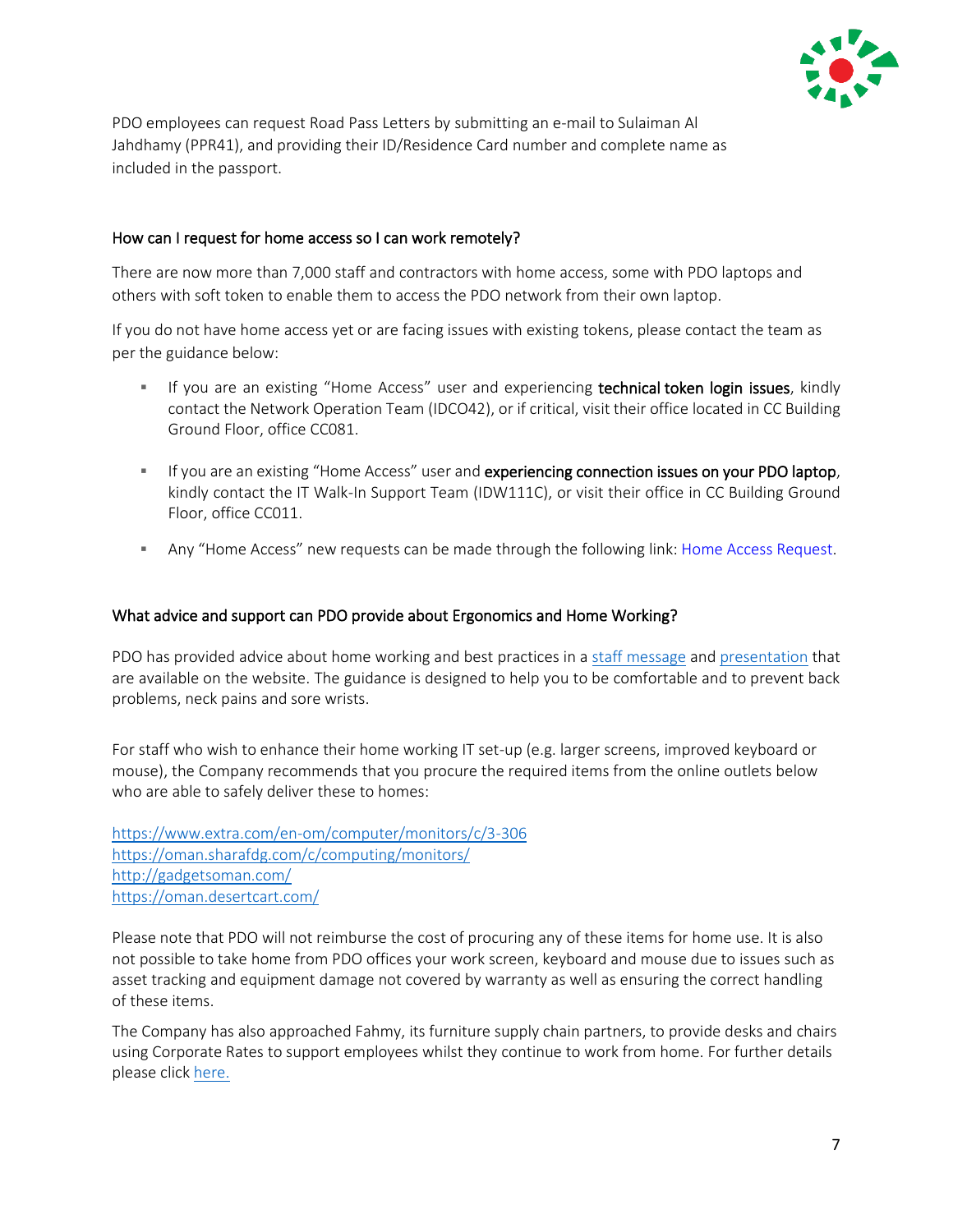

Please ensure that whether you have office equipment delivered to your house or pick it up from the store or warehouse that you follow the Ministry of Health's social distancing and hygiene guidelines at all times to protect you and your family and to help prevent the spread of Coronavirus.

Overall, we strongly recommend that staff follow the ergonomic tips provided by the Medical and HR teams. These include taking short breaks and doing stretches between meetings, avoiding excessive time sitting at a desk and having a disciplined approach to your working day with set start and finish times.

# Can I send work to my private e-mail and what about Social Media?

Employees are expected to comply with the Company's confidentiality policies with regards to documentation, information security and the use of PDO IT systems in working away from the office. You should not share PDO information through WhatsApp or private email addresses (Gmail, Hotmail, etc.) due to IT security risks and instead use approved official channels and platforms to store and transfer data and information.

All staff must adhere to PDO'[s Disclosure Procedure,](http://portal.corp.pdo.om/organisational/EVD/EVX/EVX1/_layouts/15/WopiFrame.aspx?sourcedoc=/organisational/EVD/EVX/EVX1/Documents/20191002/Disclosure%20Procedure%20PR-1707.pdf&action=default) and Social Media [Code of Practice](http://portal.corp.pdo.om/organisational/EVD/EVX/EVX1/_layouts/15/WopiFrame.aspx?sourcedoc=/organisational/EVD/EVX/EVX1/Documents/20191002/Social%20Media%20Code%20of%20Practice%20CP-220.pdf&action=default) and [Guidelines](http://portal.corp.pdo.om/organisational/EVD/_layouts/15/WopiFrame.aspx?sourcedoc=/organisational/EVD/SocialMediaGuidelines/Social%20Media%20Guidelines%20-%20Staff.pdf&action=default) at all times. It is of paramount importance that all PDO staff and contractors act responsibly on digital platforms and follow the Company's policy regarding disclosure of information, including both written and visual content.

Please be aware that PDO closely monitors Social Media for comments about the Company and receive regular reports. Violation of these rules that are in place to protect PDO's reputation, can lead to disciplinary action and possible legal proceedings in some cases.

# <span id="page-7-0"></span>4. Return to Office

# **How is PDO's staff transition back to the Coastal offices being managed?**

A COVID-19 Work Transition Team was formed in May to manage PDO's staff transition to the office. The team has developed a road map and put in place detailed plans for transitioning PDO slowly back to the office and more general working environments.

The return to the office is being managed gradually and in phases, incorporating best practices from around the world and with the process regularly reviewed. The reality is that many Coastal based staff will continue to work from home for many more months and we will continue to explore the benefits of Maktabi home working, incorporating the positive experiences for many from recent months.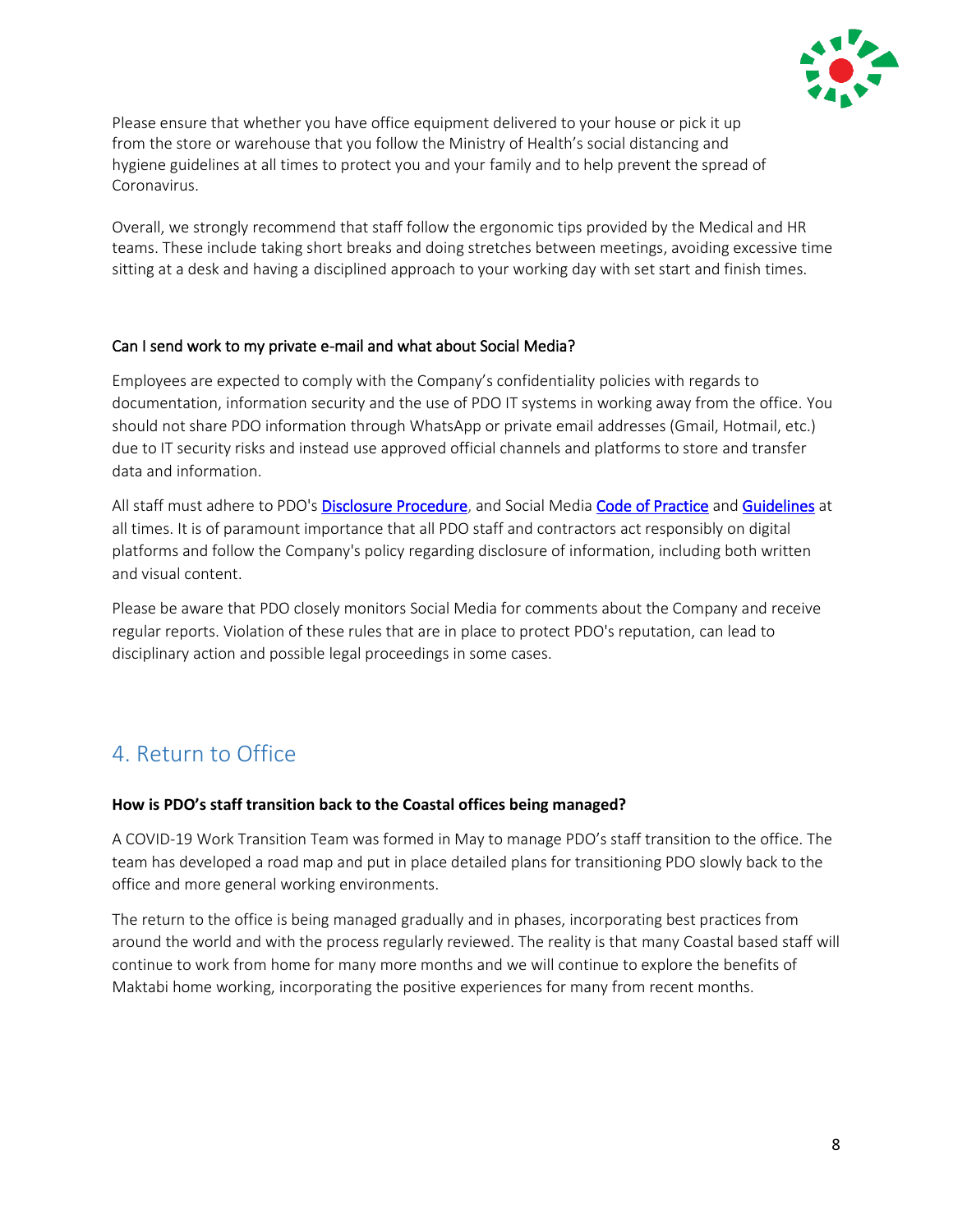

#### **What are the key factors and focus areas in managing the transition?**

Safety is our top priority. Other factors include availability of safe distancing requirements, PPE, and ensuring COVID-19 protective controls are in place including the intensification of clean-up hygiene measures.

#### **How many staff will be working at the MAF offices in the next 3 months?**

At the end of September there were around 20% of the workforce present in the MAF offices. Over the coming months we plan to gradually increase the numbers of staff working at MAF, closely reviewing progress and feedback at all times and ensuring that we follow social distancing guidance.

#### **What changes will I see on my return to the office?**

All office areas now require a minimum of two metre social distancing requirement. Staff requested to come back to the office by their supervisor should check in and enquire about any changes to desk location. Other key changes include:

- Temperature checks are conducted upon entry to any building in MAF.
- A face mask is required at all times when working at MAF. However, it is acceptable to remove it when sitting at your desk.
- Meetings in common areas and meeting rooms will be limited.
- Prayer rooms and call for prayer will not be available.
- **■** Visitors are not allowed to enter, including the delivery of food orders from outside MAF.
- Subway, Second Cup and Costa will be operational but only for takeaways you are advised to bring your own food.
- Maximum occupancy in lifts and toilets is limited (see signs placed).

Check the [Return to the Office full guide](http://portal.corp.pdo.om/Corona/_layouts/15/WopiFrame.aspx?sourcedoc=/Corona/Documents/Return%20to%20Office%20Advice/Return%20to%20Office%20Guide.pdf&action=default) for more details, and we review this situation regularly based on the latest information.

#### **Why are staff being requested to return to the office when reported cases are on the rise?**

The return to the office is required for business continuity and sustainability reasons, given that COVID-19 is expected to be in existence for some time.

At this stage, only those staff whose physical presence in the office is required for business purposes will be requested to return. The remainder are requested to work from home until informed otherwise.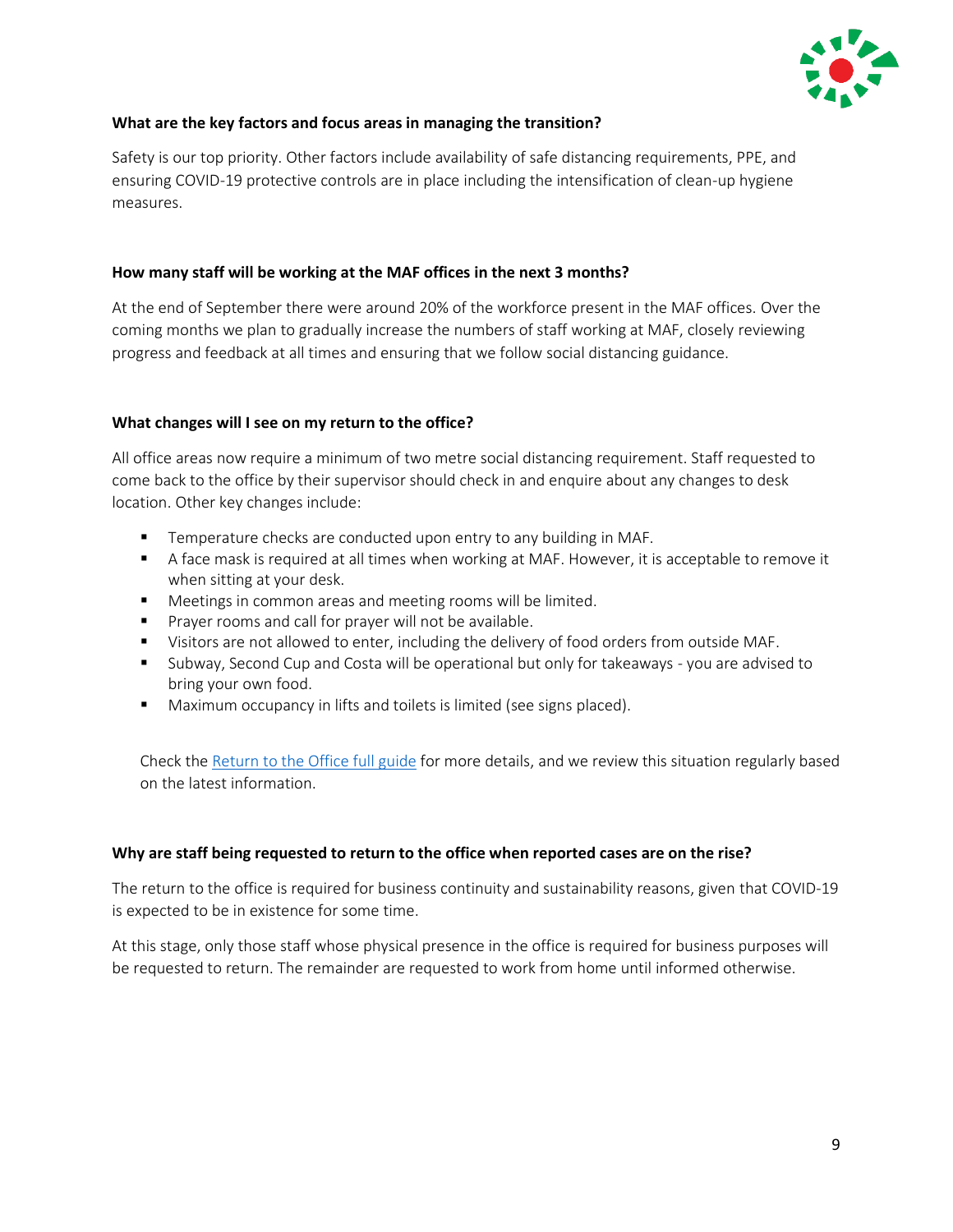

# **What happens if I am not happy to return to the office because of the ongoing COVID-19 risk?**

Your Supervisor will decide if it is critical for you to be physically present in MAF at this stage. Staff are expected to follow the COVID-19 protective measures and guidelines issued by the national COVID-19 Supreme Committee.

PDO has taken all necessary hygiene measures to ensure all offices in MAF are disinfected on a regular basis, and that the full medical clinic support for staff working in MAF is available. If you have any serious concerns regarding to your health due to your current health status e.g. pregnant, heart disease, any short or long-term underlying disease, immediately inform your supervisor and consult the Medical Department to request a step out.

# **What is expected from staff returning to the office?**

PDO has a duty of care responsibility to its employees but it is also essential that staff play their full part in helping to combat the spread of Coronavirus.

- **■** First ensure you have been requested to return to work by your supervisor and you agreed on seating arrangement if any changes.
- Complete the online Induction course when first returning [\(link\)](http://prd434.corp.pdo.om/PTP/Default.aspx).
- Complete the daily self-assessment form before travelling to the office.
- Do not come to the office if you are feeling unwell and contact the PDO Clinic if you are displaying any of the COVID-19 symptoms.
- Ensure you follow the PDO COVID-19 protective measures and guidelines issued by the National COVID-19 Supreme Committee.
- **■** Bring your own face mask and any other personal hygiene products. You are obliged to wear the face mask at all times with the exception of when you are seated in your office taking into consideration that the social distancing of two metres is met.
- Consider bringing your own food and water container, any restaurant or café operating will only allow takeaways.
- Follow the instruction on the signs and posters around MAF that are designed to ensure social distancing. Avoid moving unnecessarily between different offices.
- Only sit a desk with the nominated colour coded sticker for the week.

# **Are the restaurants in MAF and the Interior now open?**

Restaurants in MAF are open for takeaways only. You are advised to bring your own food.

Canteens and mess halls in the Interior are also open for takeaways only. Staff are able to choose their meals from a buffet selection to be packed in takeaway containers. Dine in facilities will remain closed until further notice.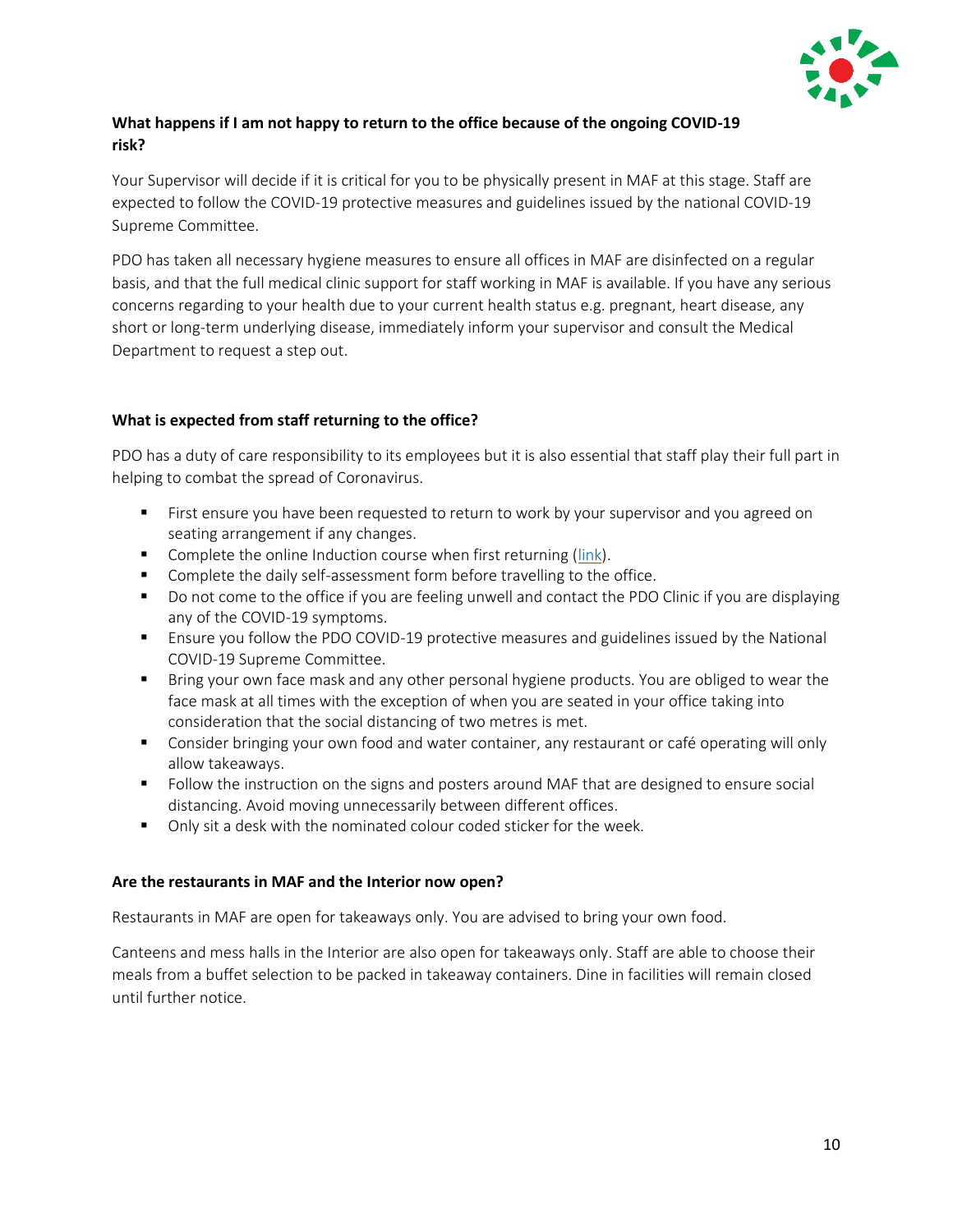

# **Are the meeting and conference rooms still available and can I hold face-to-face meetings?**

Meetings can be conducted provided social distancing is maintained at all times. However, the recommendation is to continue holding meetings virtually wherever possible, e.g. through Skype for Business.

# **Can I invite external parties into MAF for meetings?**

At present, visitors are not allowed to enter, including the delivery of food orders from outside MAF.

#### **Will there still be the opportunity to work from home and is the Maktabi scheme being expanded?**

Some Coastal based staff will continue to work from home for many more months and we will continue to explore the benefits of Maktabi home working, incorporating the positive experiences for many from recent months.

#### **Where can I find all the information that I require about the transition back to the office?**

All the information is displayed on the dedicated COVID-19 [intranet](http://portal.corp.pdo.om/Corona/Pages/default.aspx) and [website](http://www.pdo.co.om/hseforcontractors/Pages/awareness.aspx) including detailed guidelines, Corporate Communication staff messages, an educational film as well as updates to these FAQs. See staff update[s 62](http://www.pdo.co.om/hseforcontractors/Lists/NewsList/DispForm.aspx?ID=65) and [65](http://www.pdo.co.om/hseforcontractors/Lists/NewsList/DispForm.aspx?ID=68) on the COVID-19 webpages for the links to the guidelines and Return to the Office video.

# <span id="page-10-0"></span>5. Travel Guidance

# What are the current air travel guidelines for staff?

International and domestic scheduled flights were suspended in late March with some scheduled flights resuming on October  $1<sup>st</sup>$ . PDO has worked with OPAL in arranging chartered flights for PDO expatriate employees as well as expats working in other local oil and gas operating units to destinations in both Europe and Asia.

We recommend that travel is minimised wherever possible to help curb the spread of the virus unless there is an important business or personal justification.

#### Are PDO flights to the Interior operational?

The Public Authority for Civil Aviation (PACA) approved the resumption of PDO flights to airports that serve Oil and Gas companies in late July.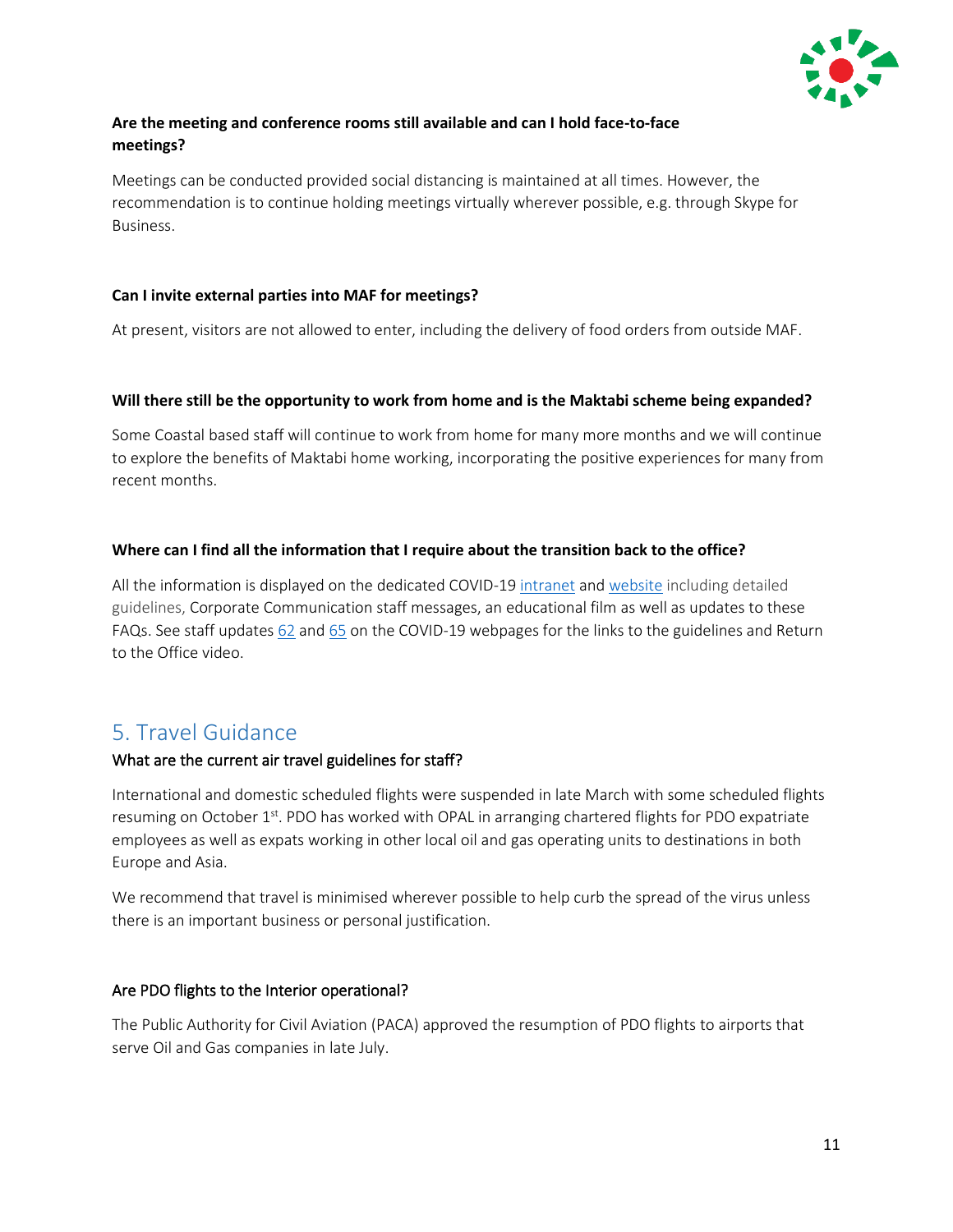

### For further details please contact the following:

MAF team

- [PDO-FlightScheduling&BookingMAF@pdo.co.om](mailto:PDO-FlightScheduling&BookingMAF@pdo.co.om)
- $\bullet$  246 78127/77201/98294945

Qarn Alam team:

- [i.HeadAirportServicesQarnAlam@pdo.co.om](mailto:i.HeadAirportServicesQarnAlam@pdo.co.om)
- 243 85631

Fahud team:

- [i.HeadAirportServicesFahud@pdo.co.om](mailto:i.HeadAirportServicesFahud@pdo.co.om)
- $243 84238/84426$

Marmul team:

- [i.HeadAirportServicesMarmul@pdo.co.om](mailto:i.HeadAirportServicesMarmul@pdo.co.om)
- $243 86642/86090$

For Corporate commuting buses:

• [M.PilotCommutingReservationUWL23SX@pdo.co.om](mailto:M.PilotCommutingReservationUWL23SX@pdo.co.om)

246- 75424/74955

#### Is it safe to use the PDO bus system?

Strict hygiene measures have been put in place to ensure the health of staff travelling by bus which include the following measures:

- Seating capacity has been reduced to 50% in all buses. Seating arrangements are one passenger per two seats.
- Hand sanitisers are available in all buses.
- Buses are disinfected on a regular basis.
- Self-declaration form is given to all outgoing passengers.
- Temperature sensors have been provided for checks at start, midpoint and final destination.
- Two drivers are assigned for long haul buses.

The number of long bus journeys have been reduced with the resumption of PDO flights from Muscat to and from Interior locations.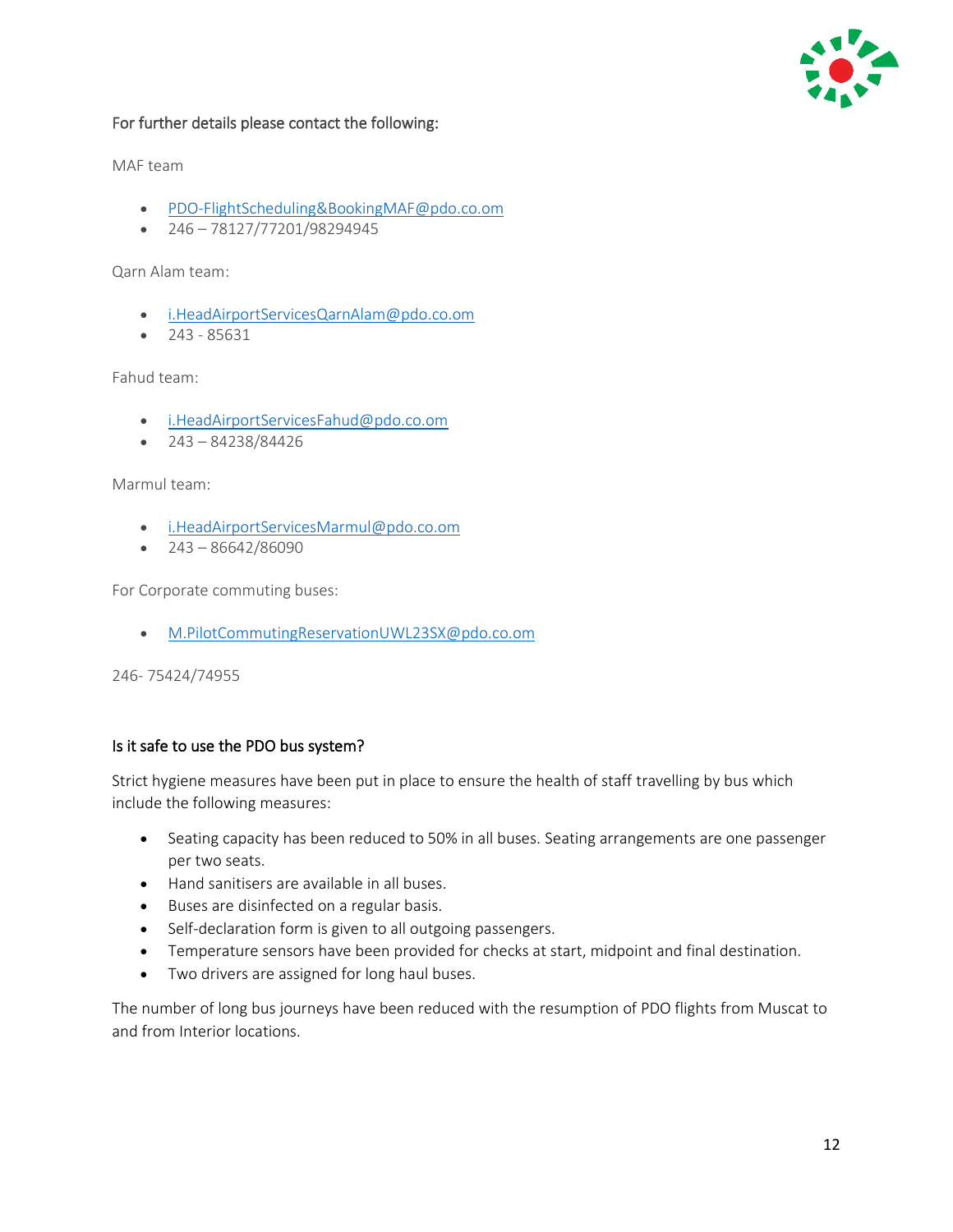

### Is it possible to go to the Interior for business purposes?

Although not actively encouraged, it is now possible to schedule trips to Interior locations where there is a strong business justification and Line Management support. Before making any arrangements, first check if the work can be done remotely. If you need to visit the Interior due to a business a requirement, check with the local contact in the Interior, ensure you take all the necessary precautions and follow the protective guidelines during your trip.

#### Do I need to take a COVID-19 test/get a PCR before going to the field?

No, if you are located in Oman you do not need a test. Testing is done according to MoH guidelines, based on displaying the symptoms. If you are displaying one or more of the COVID-19 symptoms, selfisolate, do not travel and contact your supervisor and the PDO Medical team as a matter of urgency.

COVID-19 testing is conducted for international rotators and contractors returning to Oman and this process and quarantine period is overseen by the PDO Medical Team.

#### What should I do if I am in one of the strict lockdown areas?

PDO staff and contractors who are currently on rest days at home in any area that is under strict lockdown by the authorities should remain where they are and should not try to join their next shift or go to the office. Please ensure that you inform your supervisor.

PDO employees and contractors who are currently in the Interior on shift and live in the lockdown areas should travel back to Muscat at the end of their shift cycle as normal but are encouraged not to return home. Instead PDO or their contractor employer will find alternative accommodation for them in Muscat during their rest period.

# <span id="page-12-0"></span>6. HR Guidance

# What is the latest guidance for current staff on shift rotations?

With the aim of minimising exposure and safeguarding our staff by limiting people movements as much as possible, and as a temporary mitigation measure in line with the current approach adopted by the industry to help flatten the curve, interior based employees working on a 2 weeks on/2 weeks off work schedule have moved to a 3 weeks on/3 weeks off work schedule until the end of 2020, when the situation will be re-evaluated.

Until the 14 days quarantine requirement in Oman is lifted, PDO prefers that all expatriate rotators undertake a double shift or more, if agreed with their back-to-back. This will help reduce the frequency of travel, and therefore reduce your time spent in quarantine both in Oman, and also potentially again on return to your home country.

Please note the following: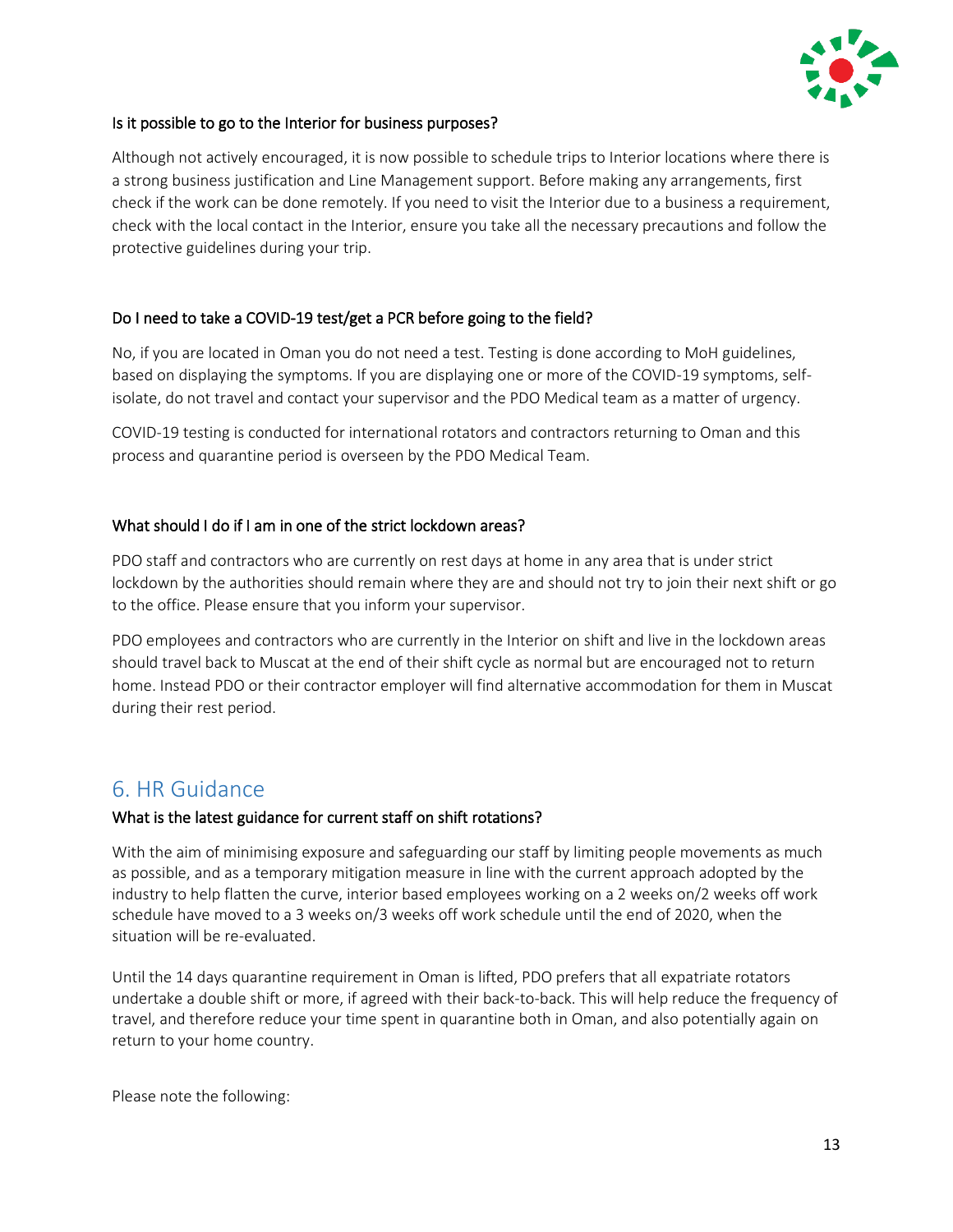

#### **Shifts**

- The health and safety of our employees and contractors remains our top priority in managing the shift system. With more staff travelling and now at Interior locations, employees are reminded of the importance of social distancing, strictly following hygiene guidance and wearing the correct PPE for tasks that do not allow for social distancing.
- In all cases employees who are doing either a double shift or single shift need to align and agree the schedule with their back to back.
- Expatriate rotators who continue to work an extended shift cycle, can travel to Muscat and will be provided with accommodation for a few days rest before beginning to work the next cycle. Rest days of up to 7 days will be considered part of the work cycle. Any rest days above the 7 days will be considered part of the rest day cycle.
- Interior Line supervisors are expected to continue to maintain records of any double shifts being worked using the templates provided by HR and submitting these to respective HRBPs on a monthly basis.
- Contractors are expected to follow the PDO shift system in the relevant cluster or business where they operate.

#### Compensation:

- PDO will provide employees working additional shift cycles with equivalent rest days off. If, for example, you work an extra 28 days following your standard 28 day shift (i.e. 56 days), you will receive an equivalent number of additional rest days (i.e. 56 rest days).
- Only at the Company's discretion will monetary compensation be applied in the event that it is not operationally possible to provide the equivalent rest days off.

The expectation is that Contractors should continue to follow the approach adopted by PDO to extended shift working.

If you have further questions or wish to discuss your individual case, please contact your Line Manager/Supervisor.

# What are staff on shift rotations and are based abroad advised to do?

In all cases, overseas-based staff should keep their supervisor updated on their status and liaise with the Medical department. Expatriate staff abroad are expected to return to Oman as soon as they have completed their annual leave/rest day cycles.

# Rotators who travelled out of Oman on or before 17th March:

- For rotators who have been out of Oman prior to 17th March 2020, we do continue to expect your return if and when a charter flight or commercial flight opportunity becomes available. If you choose to decline to return in these circumstances without any reasonable justification, we will be obliged to treat any period beyond the flight date as unpaid.
- The Company is expecting rotators who have accumulated additional rest days on full pay during this period, to work additional shift cycles in line with the support extended by back to back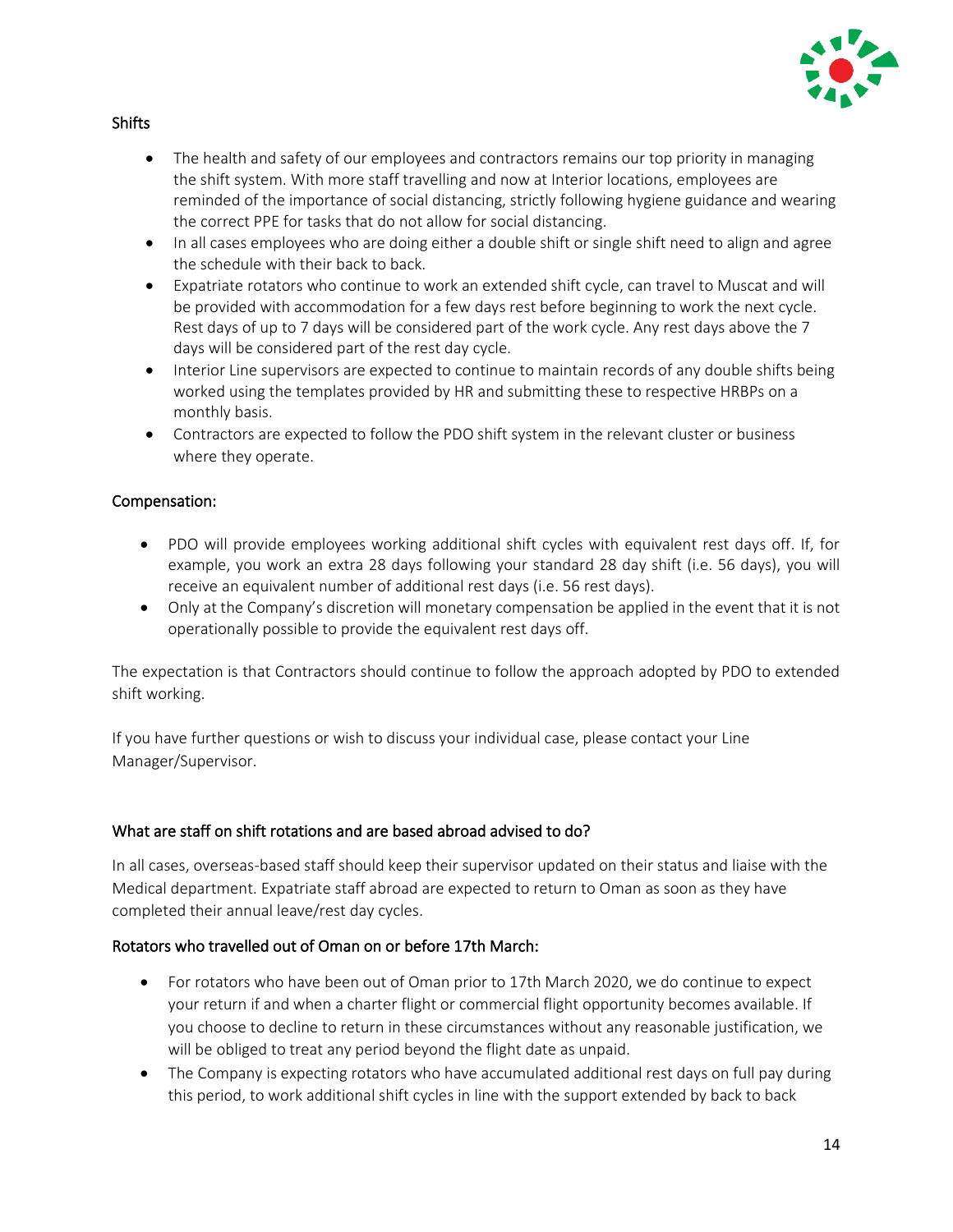

colleagues in Oman. We are relying and have faith on your support to help ensure critical business delivery during these challenging times.

• These additional shift cycles arrangements should be agreed and managed with your supervisor and/or coordinators once you have returned to Oman. You are encouraged at this time to consult with them on these arrangements.

# Rotators who travelled out of Oman after 17th March:

• For rotators who travelled out of Oman after 17th March 2020, you are reminded that you will begin unpaid leave following the completion of your rest day cycle(s) in the event that you cannot/ have not travelled back to Oman. HR will communicate with those impacted directly in this regard.

# I am a rotator staff on an extended shift. What is the current status?

At the end of your extended shift cycle, outbound flight opportunities are now available to travel to almost all base country locations for your rest day cycle.

# As a rotator staff, am I able to take leave in Oman?

For all those beginning a third or more extended shift cycle, the company has mandated 3-5 days rest in between which will be included as part of the working cycle, and which you may choose to take in Muscat or in your respective interior location. Rest days of up to 7 days will be considered part of the work cycle. Any rest days above the 7 days will be considered part of your rest day cycle.

# What are the quarantine arrangements for Rotators returning from overseas?

- Rotators (Interior-based employees), will be provided with accommodation in Muscat for the 14 day quarantine. Employees who are in quarantine must adhere to all the quarantine instructions, and self-isolate in the accommodation for the entire duration of the quarantine. Food and beverage will be provided.
- At the end of the 14-day quarantine, an appointment at the PDO medical clinic will be arranged by the UIB team in order for the PDO Medical team to formally release you from quarantine. This is a government requirement.
- Only critical staff will be considered for potential fast track PCR tests following arrival in Muscat in order to mitigate the risk from the virus spreading. The PDO Medical team will evaluate the need case by case. These critical staff will be advised by (PBP4) accordingly.
- Where a PCR test is arranged and the results are negative, the Medical team will issue a clearance letter to allow employees to proceed immediately to the field. If the PCR test is positive, the PDO Medical team will provide further instruction with regards to quarantine.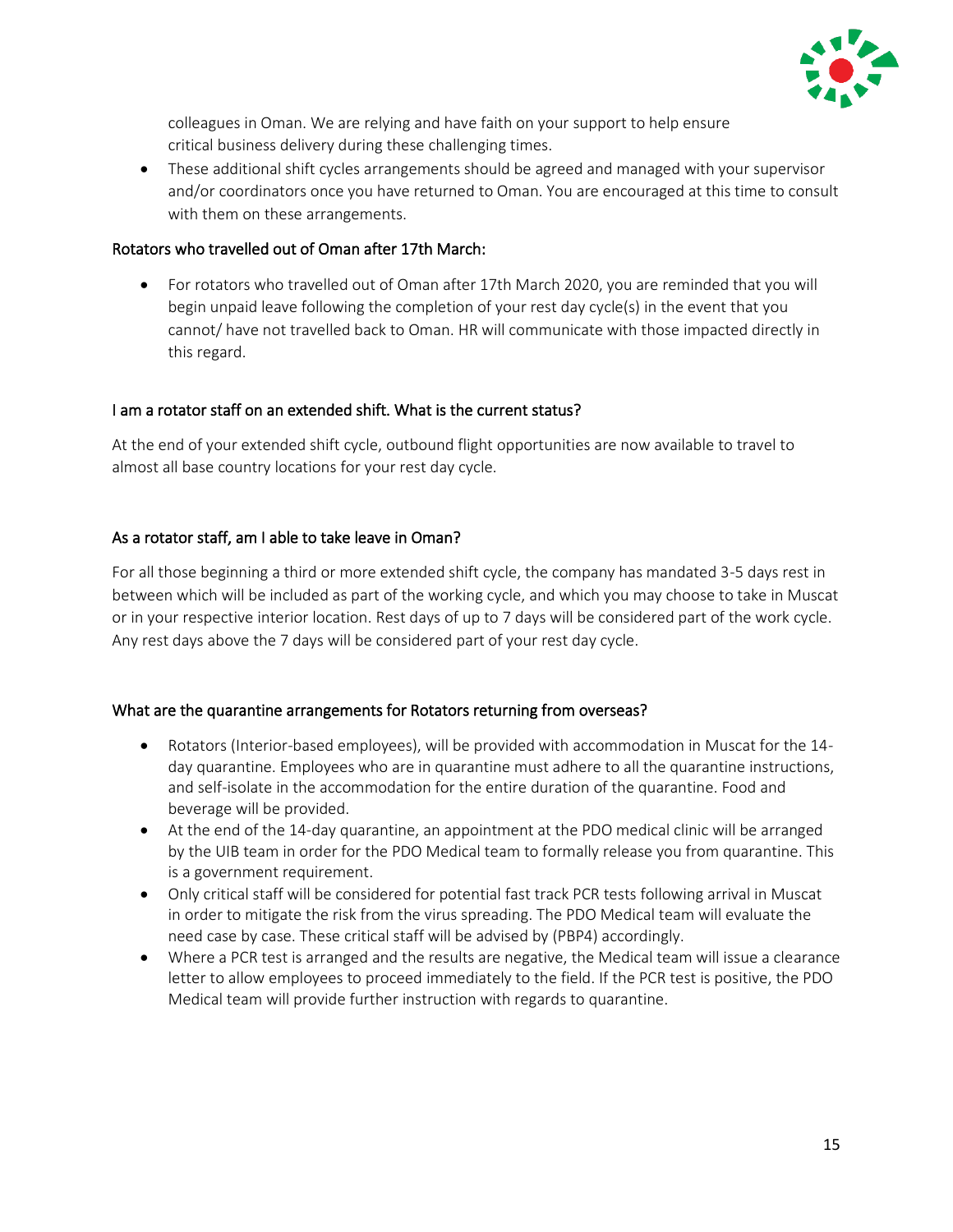

# I am an expatriate employee and I decided to leave Oman on a chartered flight. What does that mean for me?

# *For staff who travelled outside Oman before 20 May 2020:*

Coastal-based Expatriates who have the facility to work remotely from their home country:

- Can work remotely from their home country for up to a period of three months
- The Company will try to support that as much as it can (provided it does not have adverse consequences).
- Expatriate employees are advised that PDO will not be responsible for additional income tax costs arising as a result of a prolonged period of working outside Oman. Staff who have chosen to return to their base countries and to work remotely for longer than a short duration due to the COVID-19 pandemic, are expected to review their tax exposures as a result of working outside of Oman. The duration of time working outside Oman may change your tax residence position which will vary from country to country and, according to individual circumstances. If the Coronavirus travel restrictions are lifted, then they are expected to return to Oman at the earliest opportunity
- If they are unable to return to Oman beyond the three months due to travel restrictions, any additional time will be treated as unpaid.

Coastal-based Expatriates who cannot work remotely from their home country:

- Can travel and take their annual leave.
- Should they still be unable to travel back at the end of their leave period due to the travel restrictions, up to 3 weeks additional compassionate paid leave may be granted.
- If they are unable to return to Oman beyond the period granted, any additional time will be treated as unpaid.

Expatriates whose contracts are due to expire in the next three months:

• Are expected to remain in Oman and follow the normal final departure formalities as and when travel restrictions permit.

Expatriate rotators are not expected to be able to work abroad due to the operational nature of their role, and the limited number of Home access tokens which are available for business-critical staff.

# *For staff who decide to travel outside Oman after 20 May 2020:*

- Employees who travel out of Oman from 20 May 2020 forward will no longer have the option to work overseas, and these periods should be applied for and taken as standard annual leave.
- Following the above, the compassionate leave of up to three weeks will also no longer be provided for employees who choose to travel abroad at this time, and employees will need to apply for standard annual leave.
- If you choose to travel as these opportunities arise, you are reminded that you will be doing so at your own risk. Should travel restrictions prevent you from returning to Oman, any period following the completion of your standard leave will be treated as unpaid until such time as you are able to travel back.
- We recognise that with the permission for increased movement, some countries may have imposed further measures (such as quarantine periods on arrival) to help mitigate the risks of the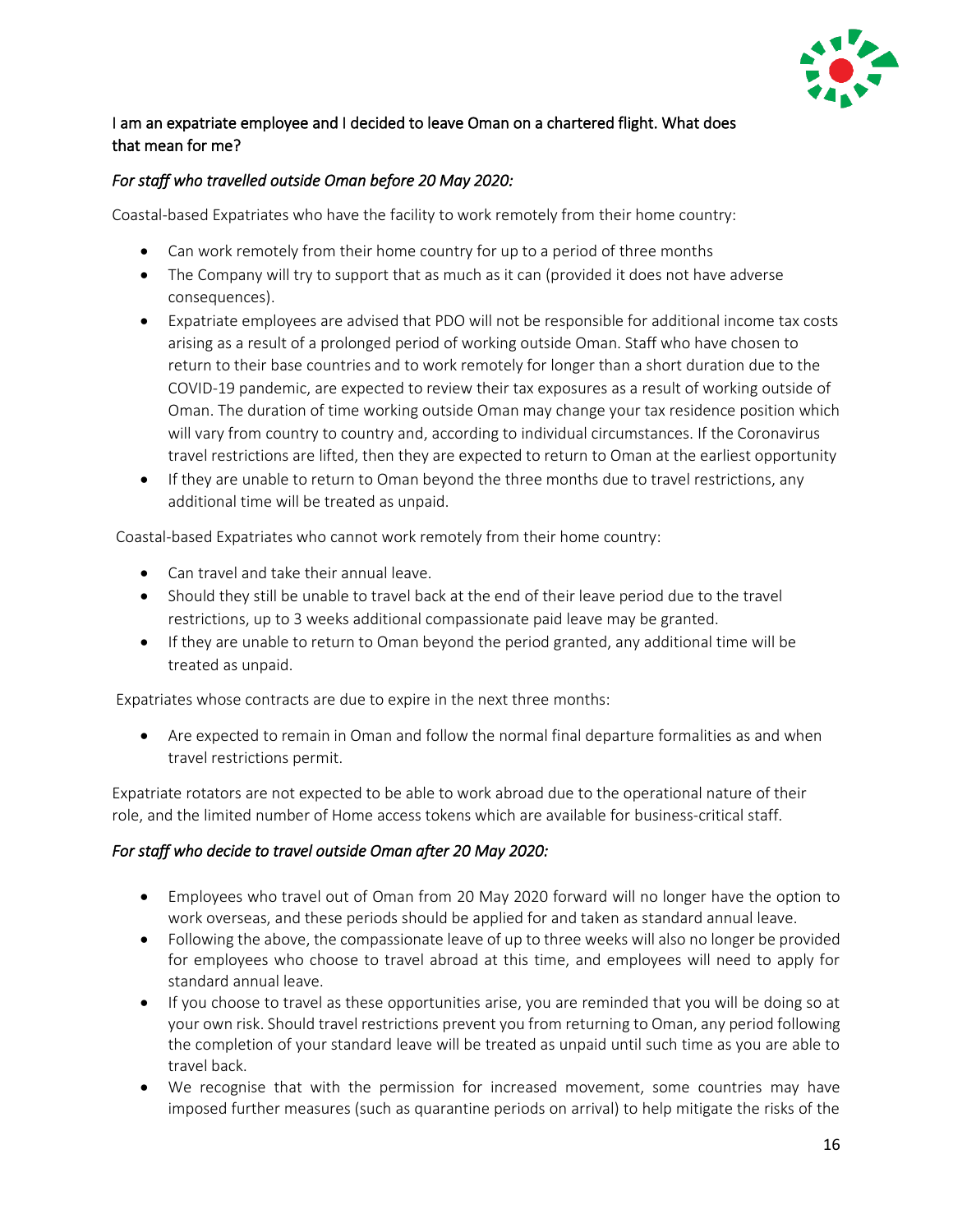

virus spreading. We wish to clarify that when travelling abroad, any quarantine periods imposed by different countries will be included as part of your annual leave.

# *Travel Update from 1st October 2020:*

- Effective 1 October 2020, Omani citizens and expatriate residents in Oman with valid residency permits are allowed to enter the Sultanate without the need for prior government approval.
- Non-Omanis travelling to Oman are required to have international health insurance covering the cost of treatment for COVID-19 for a period of at least one month. For PDO expatriates returning to Oman, please e-mail [al.murshid@pdo.co.om](mailto:al.murshid@pdo.co.om) to obtain a letter from PDO which will confirm that the Company is covering your healthcare.
- Returning non-citizens will be required to download the (Tarassud+) application before arriving in Oman and to complete the registration on arrival.
- All passengers arriving in Oman are subject to COVID-19 PCR test as well as the following:
	- Arrivals to Oman for a period of 1 to 7 days are subject to COVID-19 PCR test and are required to register in (Tarassud+) and pay the cost of services of OMR 25.
	- Arrivals to Oman for a period of more than 7 days are subject to COVID-19 PCR test with a 14-day quarantine, (Tarrasud+) tracking bracelet and pay the cost of services of OMR 25.

# How can I arrange my return flight to Oman?

You will be able to book your return flight via PDO's travel agency, any other travel agency or directly with respective airlines. The government expects the use of the national airlines OmanAir or SalamAir unless they do not offer a flight route to your respective base country. Below are some key contacts for your reference:

| Agency                               | Contact          | E-mail                             | Telephone             |
|--------------------------------------|------------------|------------------------------------|-----------------------|
| <b>PDO Travel</b>                    | Rahul Srivastava | Email: rahul@travelpoint.om or     | Rahul Srivastava      |
| Agent                                |                  | shimesa@travelpoint.om,<br>copying | GSM +968 99104601     |
|                                      |                  | PDOTravel@pdo.co.om                | Direct: +968 24675154 |
|                                      |                  |                                    |                       |
|                                      |                  |                                    | Shmesa Al Noumani     |
|                                      |                  |                                    | GSM +968 99329134     |
|                                      |                  |                                    | Direct: +968 24675155 |
| Agent for charter                    | Lirenne Gomes    | Lirenne@travelpoint.om             | <b>Lirenne Gomes</b>  |
| flights from India<br>(Travel Point) |                  |                                    | GSM +968 99809016     |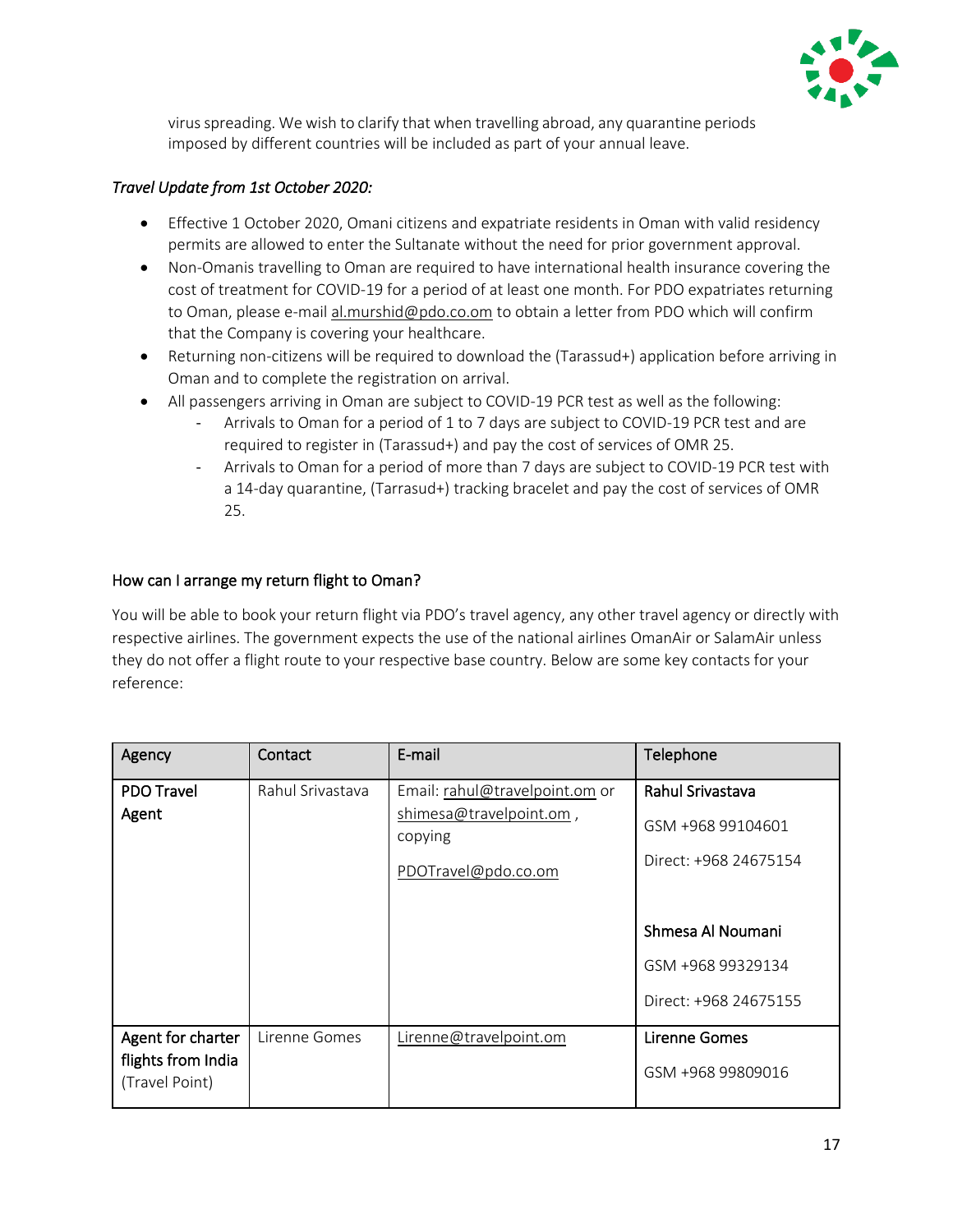

|          |                      |                         | Direct: +968 24661845                          |
|----------|----------------------|-------------------------|------------------------------------------------|
| OmanAir  | Tawfee Al<br>Lawatia | Tawfeeq.Ali@omanair.com | Office: +968 24258739<br>Mobile: +968 95951000 |
| SalamAir | Sales Office         | sales@salamair.com      | Contact Centre (24/7):<br>+968 24272222        |

#### Residency Card during travel:

A valid resident card is required to both depart from as well as return to Oman. If your residency card has expired, you will need to contact the immigration team for it to be renewed prior to your return. You can contact PDO Immigration PTD32, email[: PDOImmigration@pdo.co.om,](mailto:PDOImmigration@pdo.co.om) and they will advise further on the process.

#### Quarantine on return to Oman:

- Coastal-based employees will be required to self-isolate at home and complete 14 days quarantine on arrival in Muscat in line with Government Supreme Committee instruction. Employees who have the facility to do so will be expected to work from home during this period. If they are unable to, they should connect with their respective HRBP for further guidance.
- At the end of the 14 days quarantine, employees must send an e-mail to Dr. Malik Rawahi (MCO1) in order to be formally released from quarantine. This is a government requirement.
- Rotators should refer to pages 15 of this FAQ for further information on quarantine.

#### I am an expatriate employee who is scheduled for final departure from PDO shortly. What should I do?

Expatriate employees whose contracts are about to expire and who were scheduled for final departure in the next month, but who are unable to depart to their next destination due to current travel restrictions should contact the HR Departures Team on e-mail [DepartureTeamPCR411D@pdo.co.om](mailto:DepartureTeamPCR411D@pdo.co.om) or telephone 24-677626. The Company will make the necessary arrangements to extend their stay in Oman, until such time as the travel restrictions are lifted to allow them to travel. These impacted employees should ensure to notify their respective Line Supervisor/Manager and Skill Pool Managers of their departure situation.

Chartered flights to specific destinations are being coordinated by OPAL and details will be shared as and when flights are organised for departing expatriates.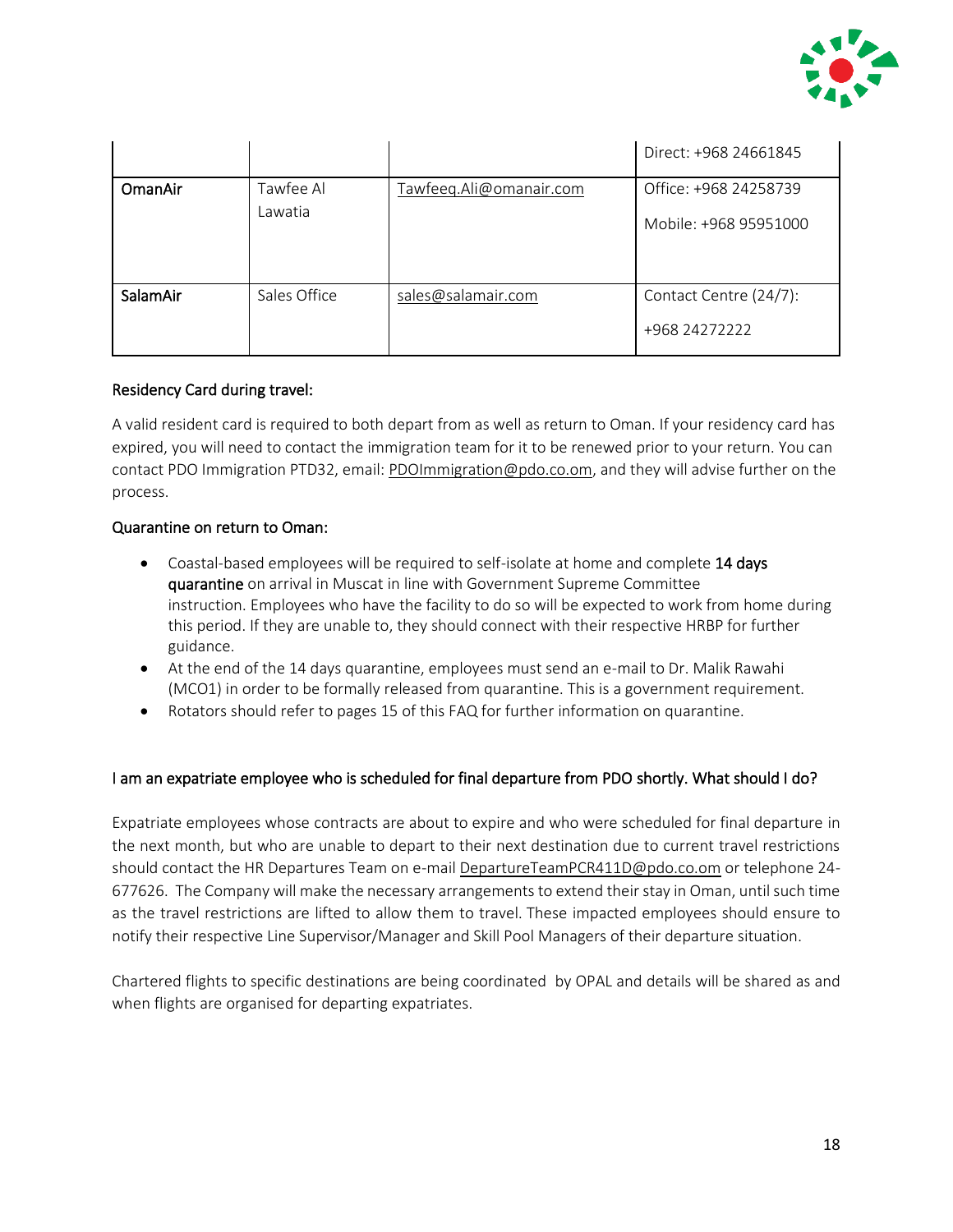

# How can I contact the HR Front Desk for any enquires?

To help minimise staff presence and interaction in MAF, the Shared Services, Arrival Office and Immigration Front desk will have limited manning during this time. However, the teams will still be available via e-mail, or phone call (skype/land line), and will endeavour to respond to all queries within 3 working days.

- Arrivals Office: All activities are temporarily stopped, except for the provision of renewal contracts for existing employees to sign. These employees will receive a notification informing them when their contract is ready to collect and sign and will be advised to visit the Arrivals Front Desk (BMF/2<sup>nd</sup> Floor/Block E), any time daily from 7:30 to 11:30.
- Immigration Office: Most activities are temporarily suspended except for the renewals of employment visa and resident cards for existing employees and their eligible accompanying family members. A drop box is available at the Immigration Office Front desk (BMF/2<sup>nd</sup> Floor/Block E) to submit the required documents daily before 11:45, Sunday to Wednesday. Employees may visit the following site for further information on documents to be submitted: <http://portal.corp.pdo.om/functional/PCD/ArrivlImmigration/Pages/default.aspx>
- The renewal of employment visas as well as family joining visas has been resumed. Please submit your renewal forms electronically through <ESS – My E-Forms>, ensuring to upload all the required documents, which are stated on the site.
- In the event that it is not possible to access the electronic forms, you may forward your application to the following e-mail address: [PDOImmigration@pdo.co.om.](mailto:PDOImmigration@pdo.co.om)
- We would like to highlight that this submission is a part of the overall process and the final requirements (such as stamping of renewed visas as well as issuing the new resident cards) will be finalised when conditions return to normal.
- Please note that this exercise can only be processed when the validity of your current employment visa is less than 90 days, and it will reinforce the lawfulness of your residency.
- Housemaids under Company sponsorship are out of scope.
- Business Letters: Pre-stamped/pre-signed letters can be printed by employees from the templates available in the system, by clicking on the Business letters tab in the ESS portal on the PDO Homepage.
- Salary Letter/Arabic Letters:
- As the number of Salary Transfer Letter/Arabic Letter requests has significantly reduced lately, any request(s) received during the week will be ready for employees to collect each Sunday morning only after 10:00AM.
- This will support minimising the Shared Services team exposure of coming into office to prepare the required letters during this period.
- You are reminded that you will need to send an e-mail to al Al-Murshid Call Centre requesting a salary transfer letter and/or Arabic letter. You will then need to visit the Shared Service Office (located in BMF, second floor, block E), and collect your letter from a marked outbox tray. All envelopes will be clearly labeled with the employee's company number.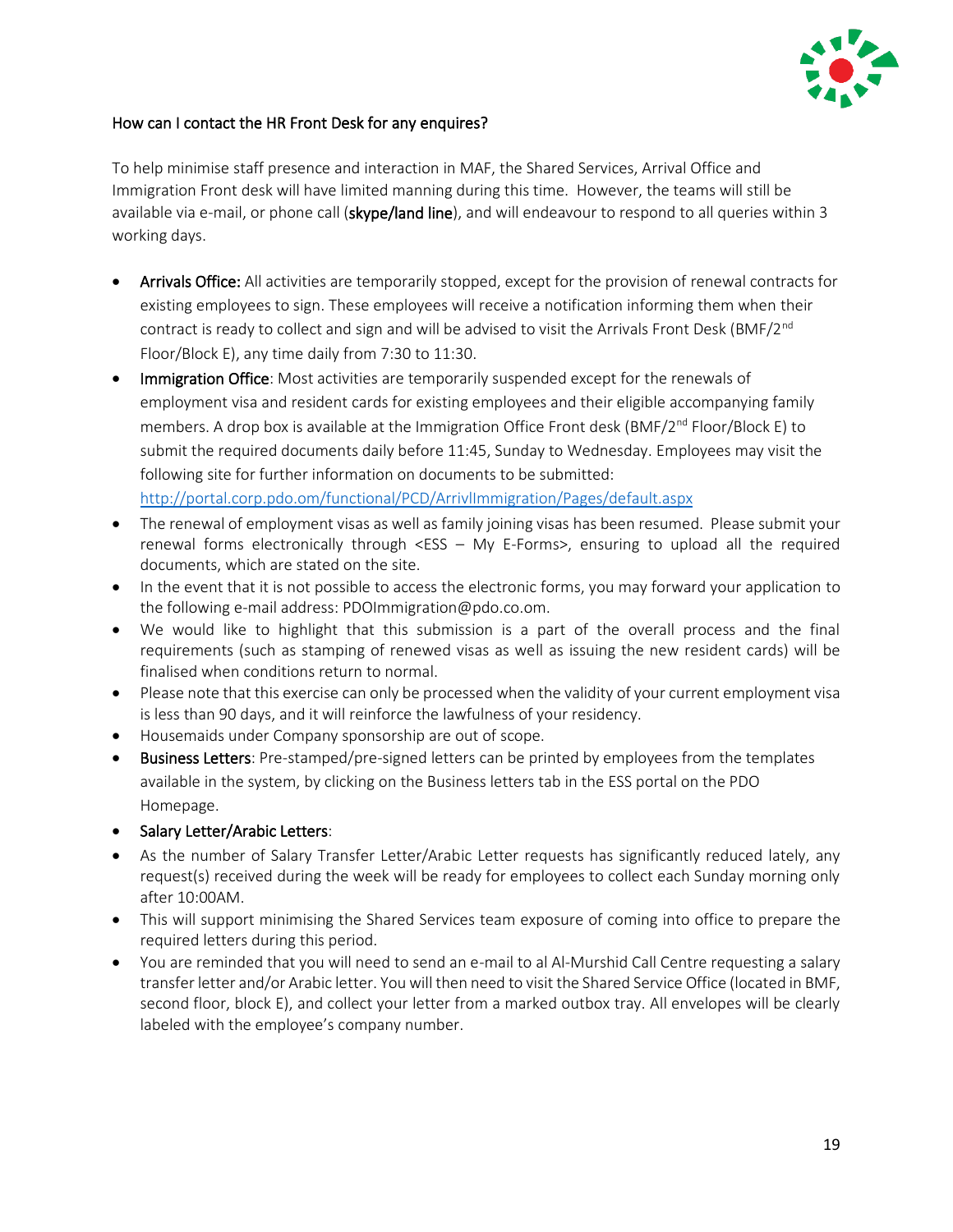

Please make note of the following key contact details for the HR Front Desks:

| <b>Key Contact</b>        | <b>Contact details</b>              |
|---------------------------|-------------------------------------|
| Al Murshid HR Call Centre | al.murshid@pdo.co.om                |
|                           | Tel: 2467 1222 (Extension: 1)       |
| Departure Team (PPR411D)  | DepartureTeamPCR411D@pdo.co.om      |
|                           | For Omanis: 24675882                |
|                           | for Expatriates: 24675821           |
| Travel Team (PPR422)      | PDOTravel@pdo.co.om                 |
|                           | Tel: 24673106 / 24672237            |
| Transaction (PPR411S)     | TransactionTeamPCR411T@pdo.co.om    |
|                           | Tel: 24675959 / 24679074 / 24674999 |
|                           |                                     |
| Immigration (PTD32)       | PDOImmigration@pdo.co.om,           |
|                           | Immigration Duty number: 99237320   |
| Arrival Desk (PDT31)      | PDOArrivals@PDO.CO.OM&              |
|                           | PDOContractRenewal@pdo.co.om        |
|                           | Tel: 24671778 / 24360076            |

# For expats, is it now possible to renew my employment and family joining visas?

In mid-June, the Royal Oman Police (ROP) Immigration gradually started to resume their activities related to applications for renewal of employment and family joining visas. For more details, please chec[k update](http://www.pdo.co.om/hseforcontractors/Lists/NewsList/DispForm.aspx?ID=64)  [61](http://www.pdo.co.om/hseforcontractors/Lists/NewsList/DispForm.aspx?ID=64) on the COVID-19 webpage.

# What Behavioural Coaching Support can HR provide me?

Following on from the communication from the Medical Department about the psycho social assistance that PDO is offering, we would also like to remind you of the Behavioural Coaching support that is available from internal coaches, mostly from the People Directorate. The COVID-19 pandemic has changed the way we work significantly. It has also brought with it new tensions and dilemmas. Examples include:

- Managing home schooling while trying to work
- Leading virtual teams
- Supervising work virtually without over checking
- How to stay connected to your supervisor
- Sitting behind a computer for hours
- The need for greater self-management and discipline
- Working alone and feeling isolated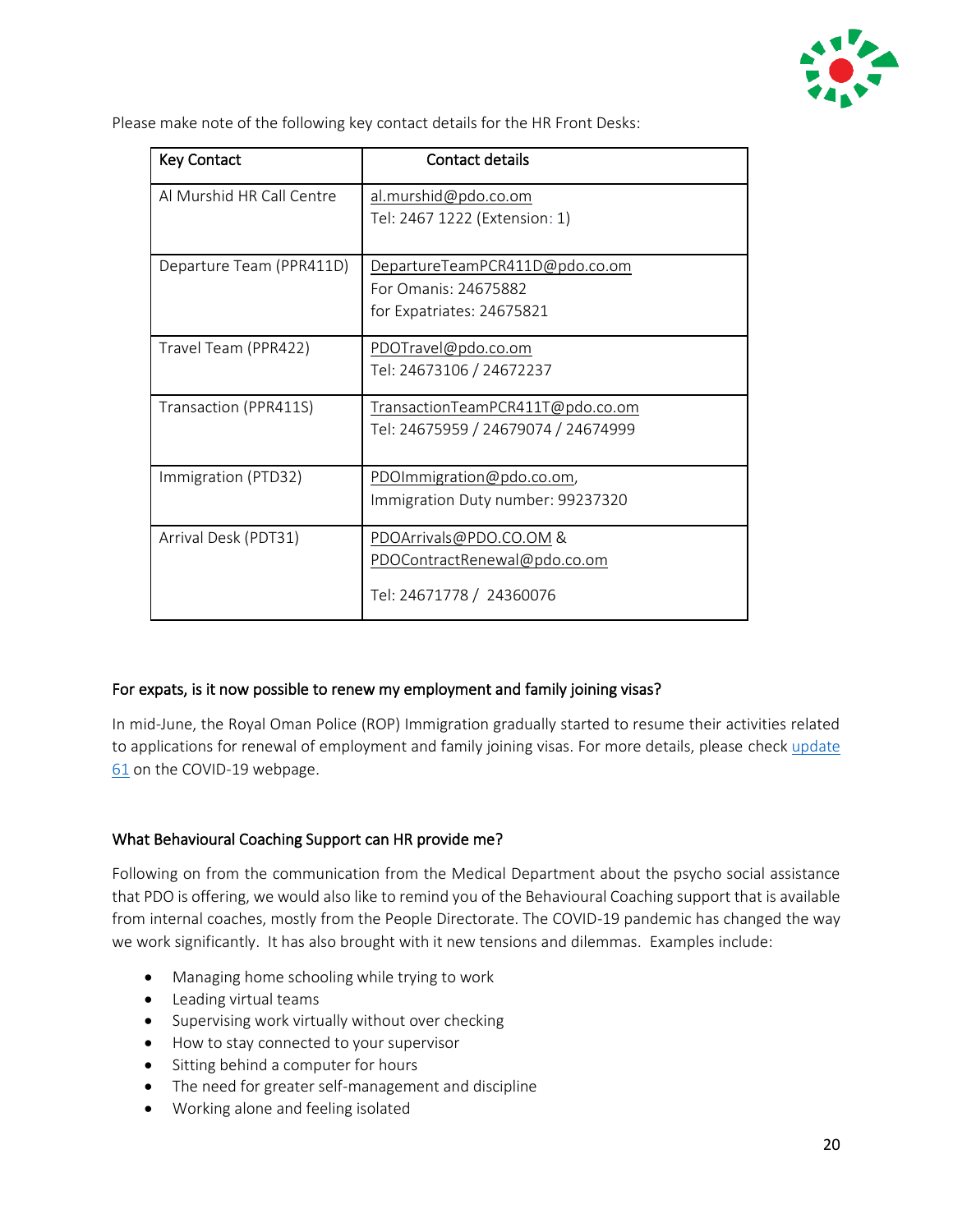

We know that this, together with the 'unknown' of when things will return to normal is creating significant anxiety and tension. Sometimes having someone to talk to, to help with dilemmas, to brainstorm solutions and to just listen really helps.

Please contact any of the internal coaches from this [link](http://portal.corp.pdo.om/functional/PCD/Documents/Coaching/List%20of%20Internal%20Coaches%202020.xlsx?Web=1) for support. For any further clarifications and support, you can contact Anu Garg via email[, Anuraag.AG.Garg@pdo.co.om.](mailto:Anuraag.AG.Garg@pdo.co.om) Anu is our Certified Executive Coach and is supporting the other Coaches in the People Directorate. All coaching sessions are confidential and are designed to support you at work.

We have also developed the "Adapting to a Resilient Culture Programme". The training modules have been developed as part of the Transitioning Back to Office interventions to support upskilling our leaders and providing them with simple tools and techniques to better manage their teams during these uncertain times. The programme also offers Anxiety and Resilience modules to support PDO staff in adapting and dealing with these changes.

It is vitally important to us that during this period, you feel supported. We fully recognise it is not business as usual and it will take time to adjust to this new way of working.

# <span id="page-20-0"></span>7. Community Support

### How has PDO supported efforts at a national level to combat Coronavirus?

The Company has provided a broad range of financial as well as other non-monetary initiatives to help support the country during this time of crisis. Examples of PDO support include:

- Donated over RO 3 million in essential medical supplies and testing machinery identified by MCC and working closely with the Ministry of Health to assist in managing this crisis. Examples include consumables (masks, disposable face shields, gloves, gels, sanitisers etc), medical ventilators and advanced testing devices.
- A staff and pensioner charity collection combined with a Company contribution raised a total of RO 500,00 which is being donated to the Ministry of Health's COVID-19 Relief Fund.
- PDO's Production Chemistry Team has to date produced over 80,000 litres of hand sanitiser. This has been distributed to hospitals and clinics across the country as well as government ministries and embassies in Muscat. The hand sanitiser also continues to be widely distributed across PDO in Coastal and Interior locations.
- A total of 180 rooms at the MAF Camp have been made available to doctors and nurses working at local hospitals. Other facilities in the Interior have also been made available if required by the government for quarantining and monitoring suspected cases.
- In March two of PDO's senior Medical Laboratory technicians were assigned to the Ministry of Health's Central Laboratory Team to assist in the testing of Coronavirus.
- PDO has supported the Ministry of Health's project, working with Carillion Alawi, to set up a field hospital at the old Muscat Airport which was opened in early October. As well as financial and